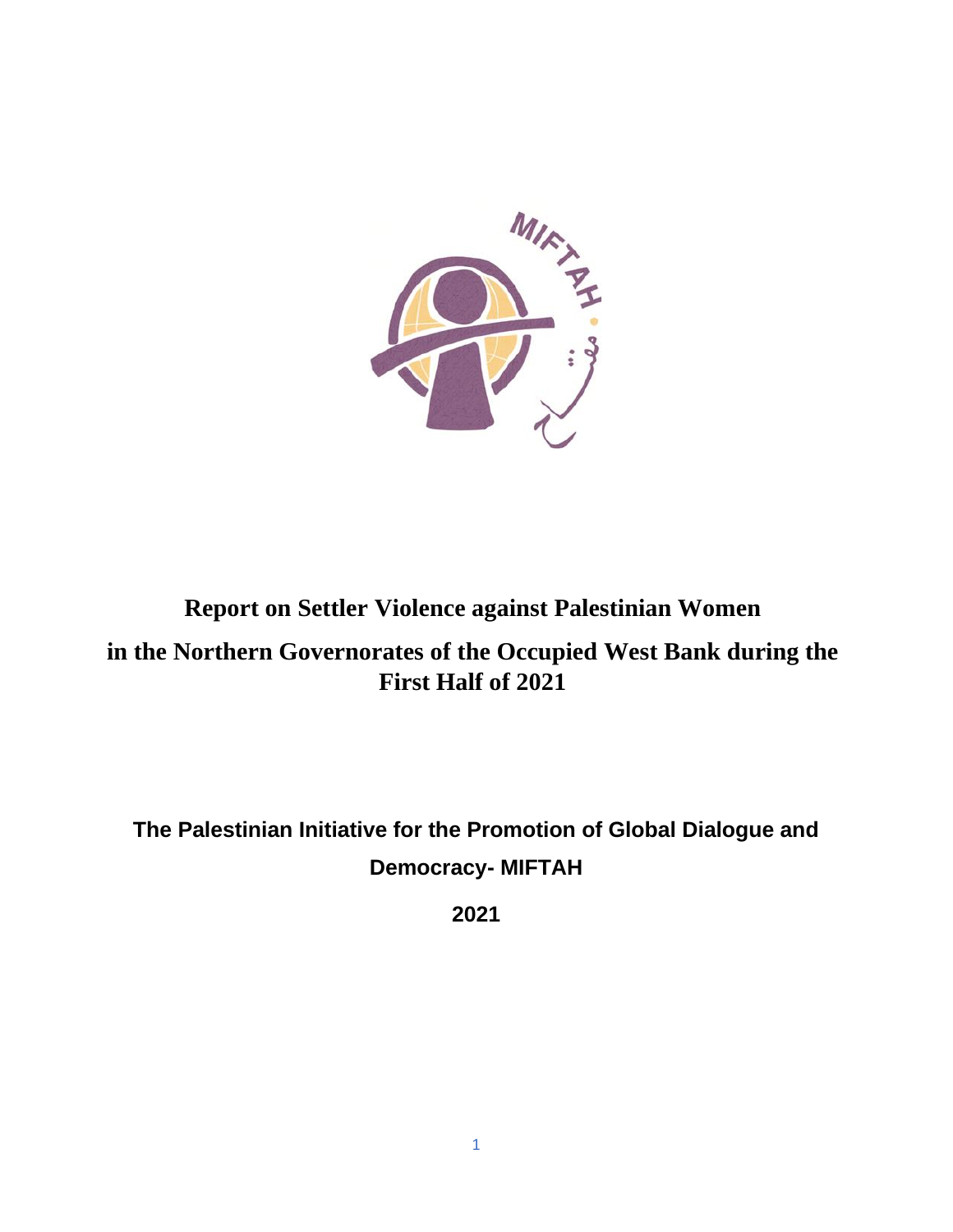Report on Settler Violence against Palestinian Women in the Northern Governorates during the First Half of 2021

"Working together as Agents for Change: Towards the Protection and Promotion of Women's Human Rights", Project

July 2021

Copyright



This study was prepared in cooperation with WCLAC



## Supported by the European Union



Prepared by: Adv. Nasser Ar-Rayyes

| MIFTAH's staff: |                                                           |
|-----------------|-----------------------------------------------------------|
| Lamis Hantouli  | Policy Dialogue and Good Governance Program Director      |
| Tamara Malouf   | Working together as Agents for Change Project Coordinator |

Translated by: Mr. Arsen Aghazarian

**The content of this document does not reflect the official opinion of the European Union. Responsibility for the information and views expressed in the study lies entirely with the authors.**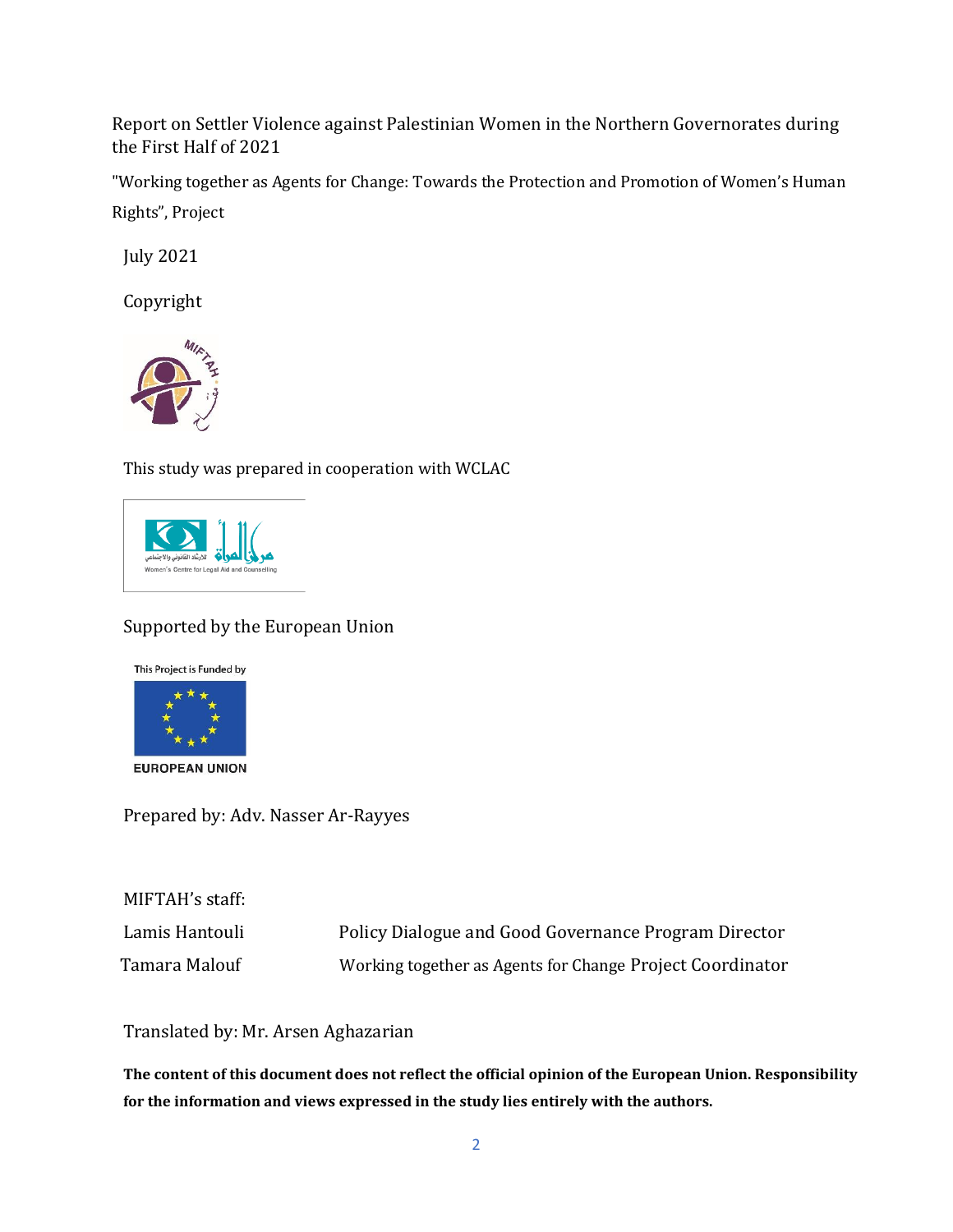# <span id="page-2-0"></span>Table of Contents

| 1.   |      |                                                                                              |  |
|------|------|----------------------------------------------------------------------------------------------|--|
| 2.   |      | Legal Nature of the Palestinian Territory and Identifying the Legal System that Governs It 5 |  |
|      | 2.1. |                                                                                              |  |
| 2.2. |      | The Occupying Power's Obligation to Implement International Human Rights Law Treaties in     |  |
|      | 2.3. | The Occupying Power's Obligation to Respect and Implement its Obligations Arising from       |  |
| 3.   |      |                                                                                              |  |
|      | 3.1. |                                                                                              |  |
|      | 3.2. |                                                                                              |  |
| 4.   |      |                                                                                              |  |
|      | 4.1. |                                                                                              |  |
|      | 4.2. |                                                                                              |  |
|      | 4.3. | Obligations of Israel Towards Protecting Women and Other Civilians:  18                      |  |
|      | 4.4. |                                                                                              |  |
| 5.   |      | Responsibility of the International Community to Confront Settler Violence 21                |  |
| 6.   |      |                                                                                              |  |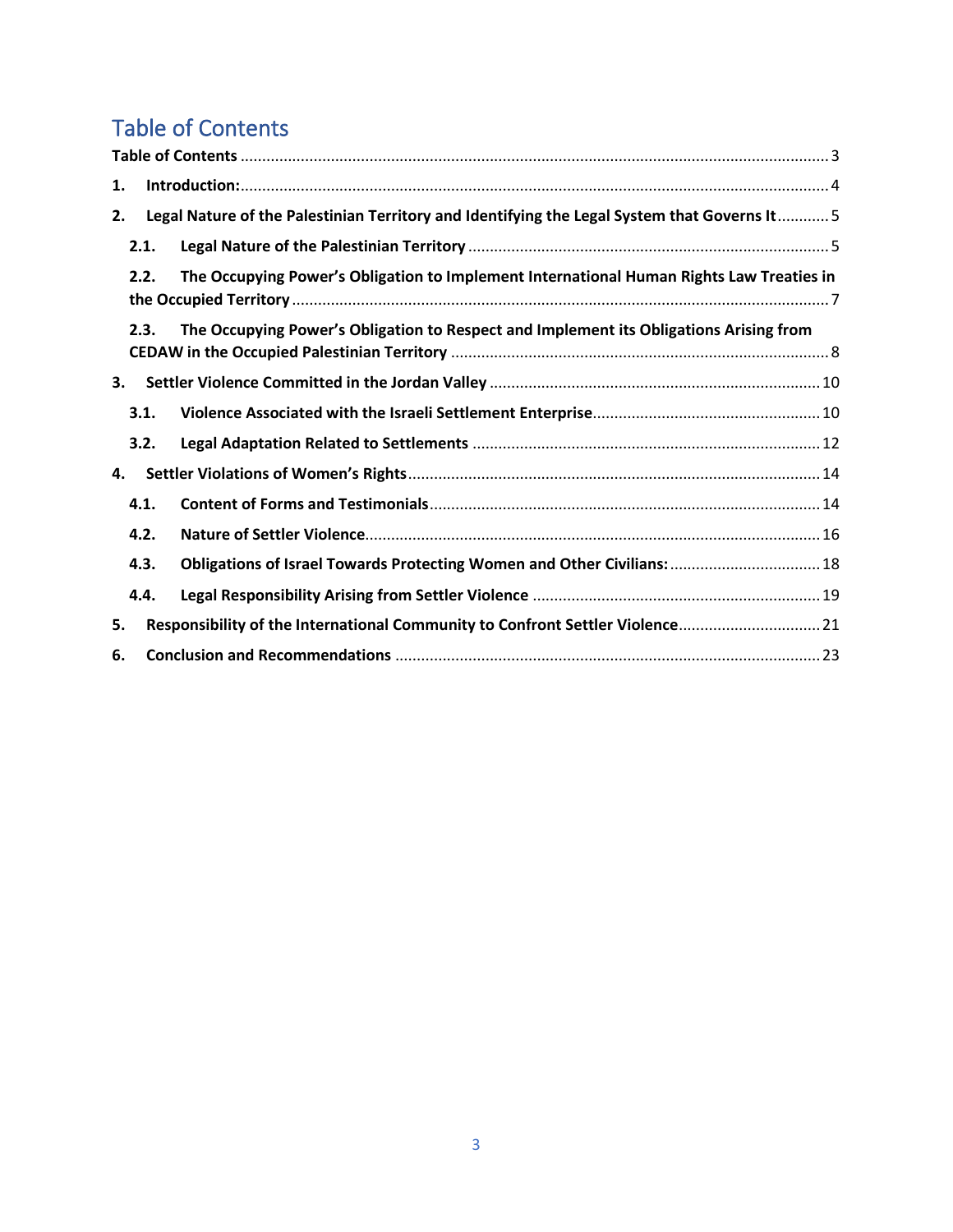## <span id="page-3-0"></span>1. Introduction:

Over the long years of occupation, Israeli occupation has committed countless violations and crimes. Hardly one day passes without them committing a crime or a violation against the Palestinians. The Palestinians are constantly exposed to murder, arrest, torture, arbitrary detention, exile and forced displacement from their lands, as well as collective punishment, unjustified demolition and vandalism of their property. The occupying power deliberately imposes difficult living conditions on Palestinians; resulting from the policies of siege, closure, preventing the entry of food and medical supplies, preventing movement, exploiting and looting natural resources, and confiscating Palestinian land and properties for the benefit of Israeli settlements, The number of Israeli settlements and settlement outposts in the occupied West Bank, including East Jerusalem is approximately 300, while the number of settlers in the Occupied Palestinian Territory exceeds 680,000. 1

Israeli occupation authorities are still advancing their settlement expansion policy. In July 2019, the occupying power agreed to establish about 2,400 housing units in 21 settlements and outposts, bringing the total number of settlement units approved for construction to about 6,100 in 2019. In February 2020, the occupying power proposed tenders for the construction of 10,400 housing units in West Bank settlements. <sup>2</sup> Moreover, Israeli occupation authorities announced (on October 27, 2021) its approval to build 3,144 new settlement units,<sup>3</sup> which means the continuation of settlement expansion and confiscation of Palestinian land and continued Palestinian suffering due to this policy and systematic violence perpetrated by settlers.

Israeli settlers are considered the main threat facing the Palestinians as they control Palestinian land and prevent Palestinians from exercising their legitimate right to self-determination and sovereignty over their water and natural resources. The settlers have also become the primary source of danger that targets the lives and properties of Palestinians due to their repeated attacks targeting population centers, vandalism and destruction of Palestinian property, as well as targeting agricultural and animal wealth. Therefore, the Palestinians and their properties are constantly subjected to attacks by settlers. 4

There is no doubt that identifying and defining the impact of the ongoing violations against Palestinians has become very difficult due to the comprehensiveness of these violations that include all aspects of Palestinian life (e.g., right to movement, housing, labor, education, health, family unification, access to food and clean water, right to security and safety, and right to life).

Israeli practices and violations are a well-known reality to all, particularly the international bodies concerned with human rights and freedoms, and which monitor the situation of Palestinians in the Occupied Palestinian Territory. Nevertheless, there are Palestinian communities and areas whose

```
3 https://www.aljazeera.net/news/2021/10/27/%D8%A7%D8%B3%D8%AA%D9%8A%D8%B7%D8%A7%D9%86-2
```
<sup>1</sup> <https://news.un.org/ar/story/2021/07/1079422>

<sup>&</sup>lt;sup>2</sup> Human rights status in the occupied Palestinian territory, including East Jerusalem, with a focus on collective punishment, Report of the Special Rapporteur on the situation of human rights in the Palestinian territory occupied since 1967, Document No. (A/HRC/44/60), dated 3 July 2020, p.3.

<sup>&</sup>lt;sup>4</sup> In 2020, the Settlement and Wall Resistance Commission monitored about 930 attacks carried out by settlers against Palestinians and their property.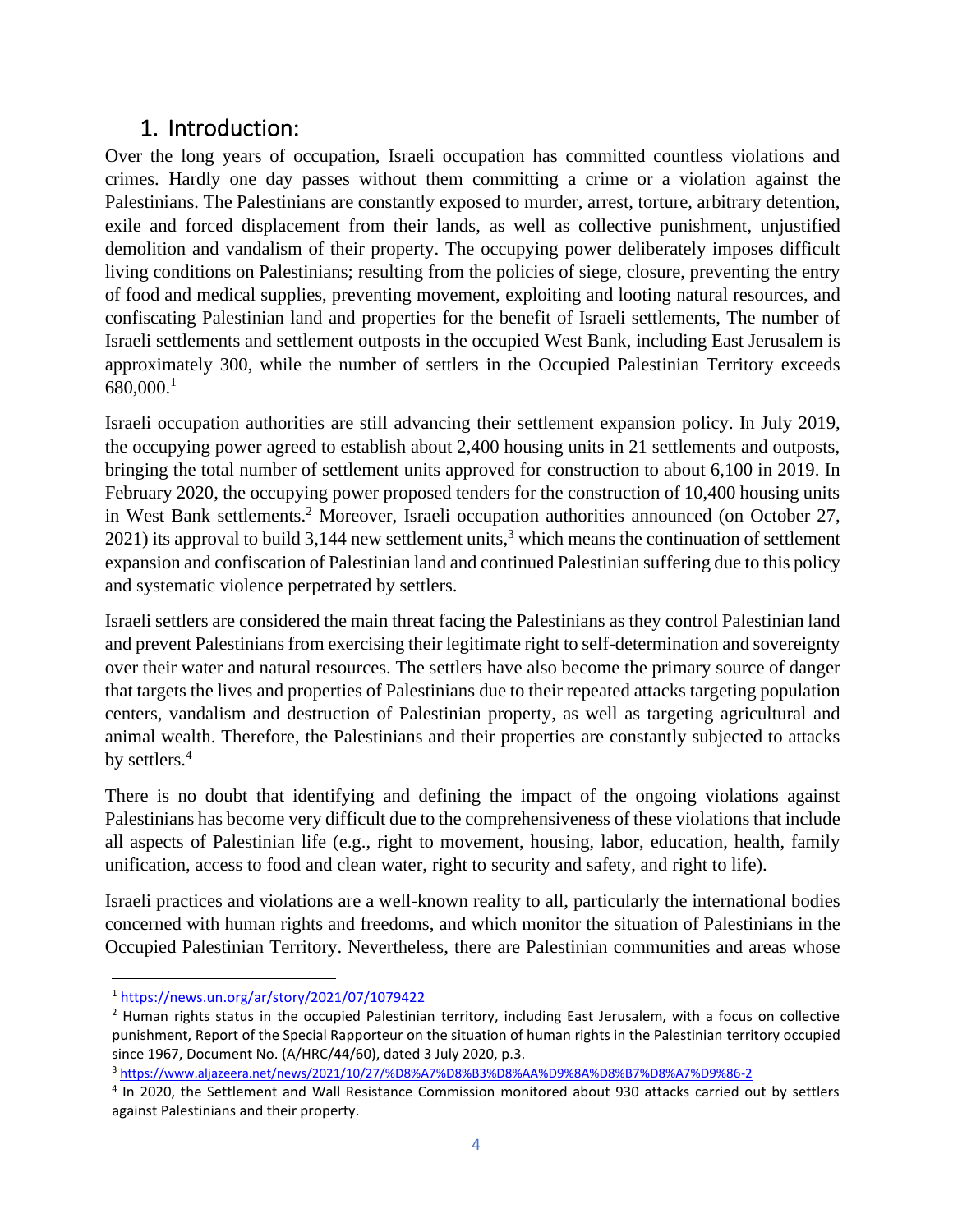suffering is still unknown to many in spite of their suffering from systematic and continuous Israeli attacks, which aim to create unbearable living conditions for Palestinians to force them to leave their areas to further expand existing Israeli settlements. These areas are also often targeted by Israel to establish new settlement and settlement outposts.

We, the Palestinian Initiative for the Promotion of Global Dialogue and Democracy (MIFTAH) and the Women's Center for Legal and Counseling (WCLAC), have tried to focus on these marginalized agricultural and Bedouin areas and communities to draw attention to the persistent targeting and violations from which Palestinians (particularly women) suffer in these areas. We documented about 528 questionnaires on the violations committed during six months in the four northern governorates: Tubas, Jenin, Tulkarem, and Qalqilya. Additionally, Women's Center for Legal and Counselling (WCLAC) collected and documented legal testimonies of women victims of violence in order to provide a documented legal analysis based on the collected information related to violence committed by Israeli settlers against Palestinian women.

The purpose of this report is to provide a legal analysis of perpetrated violations, based on the provisions of International Humanitarian Law, International Human Rights Law, and UN Security Council Resolution (1325). It also seeks to identify the legal tools that the concerned parties (whether at the level of civil society or official bodies) can use in confronting these violations to protect and redress the victims and hold those who ordered, instigated or carried out these violations accountable. We decided to write this report in four major themes or sections according to the following plan and methodology:

**First**: Explain the legal nature of the Palestinian territory and identify the legal system that governs it.

**Second:** Settler terrorism committed in marginalized and targeted areas.

**Third**: Identifying the legal liability arising from these violations.

**Fourth**: Conclusion and recommendations.

## <span id="page-4-0"></span>2. Legal Nature of the Palestinian Territory and Identifying the Legal System that Governs It

## <span id="page-4-1"></span>2.1. Legal Nature of the Palestinian Territory

The Palestinian territory occupied by Israel in the aftermath of the June 5, 1967 war is deemed an occupied territory and falls within the framework and concept of the Hague Regulations of 1907 (laws and customs of war on land), as well as the Fourth Geneva Convention of 1949 relative to occupation. <sup>5</sup> This was confirmed by the actions of the United Nations, International Court of Justice

<sup>5</sup> Article 42 of the Regulations on War on Land annexed to the Fourth Hague Convention of 1907 defines belligerent occupation as: "Territory is considered occupied when it is actually placed under the authority of the hostile army, and the occupation extends only to the territory where such authority has been established and can be exercised."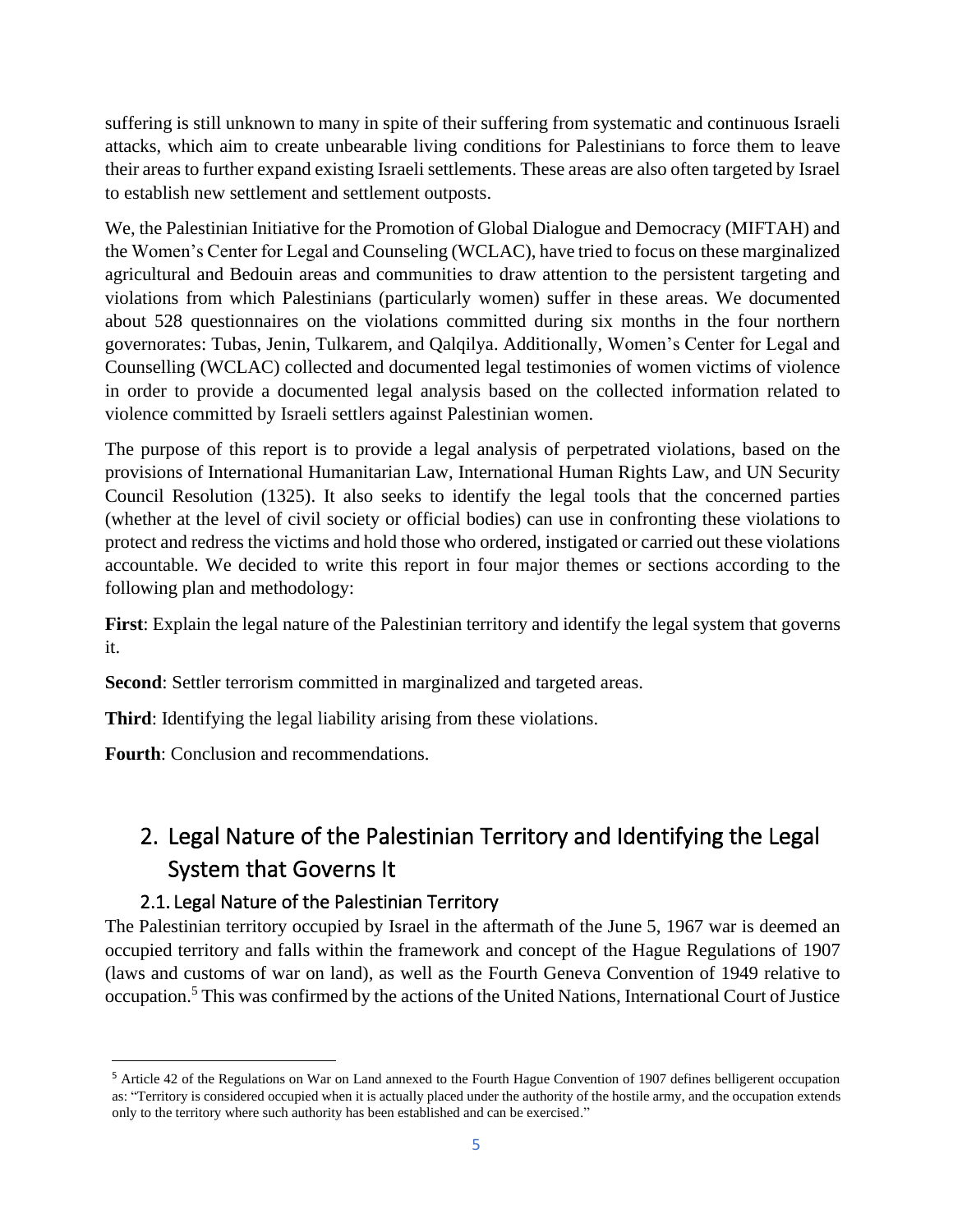(ICJ), and dozens of international resolutions issued by the United Nations Security Council, United Nations General Assembly, and the Human Rights Council.<sup>6</sup>

Based on the aforementioned definition, the description of the occupied territory includes all the Palestinian territory that occupied by the Israeli forces in 1967, including East Jerusalem. This applies to the Palestinian land and its population under the provisions and principles of the International Humanitarian Law, which is the basic law that the occupying power must abide by and respect its application regarding the rights and obligations of the occupied population, as well as the obligations of the occupying power towards local civilians, their property, resources and wealth in the occupied territory,<sup>7</sup> especially because Israel is a contracting party to these conventions, as it acceded to the four Geneva Conventions of 1951 on July 6, 1951.

It is important to note, in this regard, that the legal status of the Palestinian territory has not been affected or altered as a result of the establishment of the Palestinian Authority in the Occupied Palestinian territory after the Oslo Accords.<sup>8</sup> According to International Law, this territory is still an occupied territory to which the rules and provisions of International Humanitarian Law apply. This description was clearly adopted and confirmed by the advisory opinion of the International Court of Justice (ICJ) on the legal consequences of the construction of the Separation Wall in the Occupied Palestinian Territory. Paragraph 77 of the advisory opinion stated the following: "A number of agreements signed since 1993 between Israel and the Palestine Liberation Organization impose various obligations on each party. These agreements stipulated, inter alia, that Israel shall transfer to the Palestinian authorities some of the powers and responsibilities exercised in the Occupied Palestinian Territory by its military authorities and civil administration. These transfers of powers have started, but due to the events that took place later the process remained partial and limited  $(\ldots)$ ").

In 1967, Israel occupied the territories located between the Green Line (see Paragraph 72 above) and the former eastern borders of Palestine under the Mandate during the armed conflict between Israel and Jordan. Under customary international law, these territories are occupied, and Israel enjoys the status of the existing authority in such territories. The events that occurred thereafter in these territories, as described in paragraphs 75 to 77 above, had no effect on changing this status,

<sup>6</sup> These resolutions include, for example, but not limited to, the General Assembly (UNGA) Resolution No. 2443 (D-23) issued on December 19, 1968, UNGA Resolution No. 2546 (D-24) issued on December 11, 1969, UNGA Resolution No. 2727 (D-25) issued on December 15, 1970, UNGA Resolution No. 2851 of December 20, 1971, UNGA Resolution No. 3005 of December 15, 1972, UNGA Resolution No. 3092 of December 7, 1973, UNGA Resolution No. 3240 of November 29 1974, UNGA Resolution No. 3525 of December 15, 1975, UNGA Resolution No. 32/91 of December 13, 1977, UNGA Resolution No. 43/58 of December 6, 1988, UNGA Resolution No. 43/54 of December 6, 1988, Resolution No. 45/74 of December 11, 1990, UNGA Resolution No. 72/240 of December 20, 2017, and UNGA Resolution 73/255 of December 20, 2018.

The Security Council also issued several resolutions that affirmed the applicability of the Fourth Geneva Convention, including Resolution No. 271 of 1969, Resolution No. 446 of 1979, and Resolution No. 452 of 1979.

<sup>7</sup> Report of the United Nations Secretary-General, Israeli settlements in the Occupied Palestinian Territory, including East Jerusalem, and in the Occupied Syrian Golan, Document No. A/HRC/25/38, 12 February 2014, p.4.

<sup>8</sup> The Israeli-Palestinian Interim Agreement (Washington) on the West Bank and Gaza Strip was concluded in Washington on September 28, 1995, which replaced the (Cairo (Gaza-Jericho) Agreement) concluded on May 4, 1994, and the Declaration of Principles known as Oslo 1, which is a Declaration on Principles and Arrangements for the Interim Self-Government signed by Israel and the Palestine Liberation Organization in Washington, USA on September 13, 1993.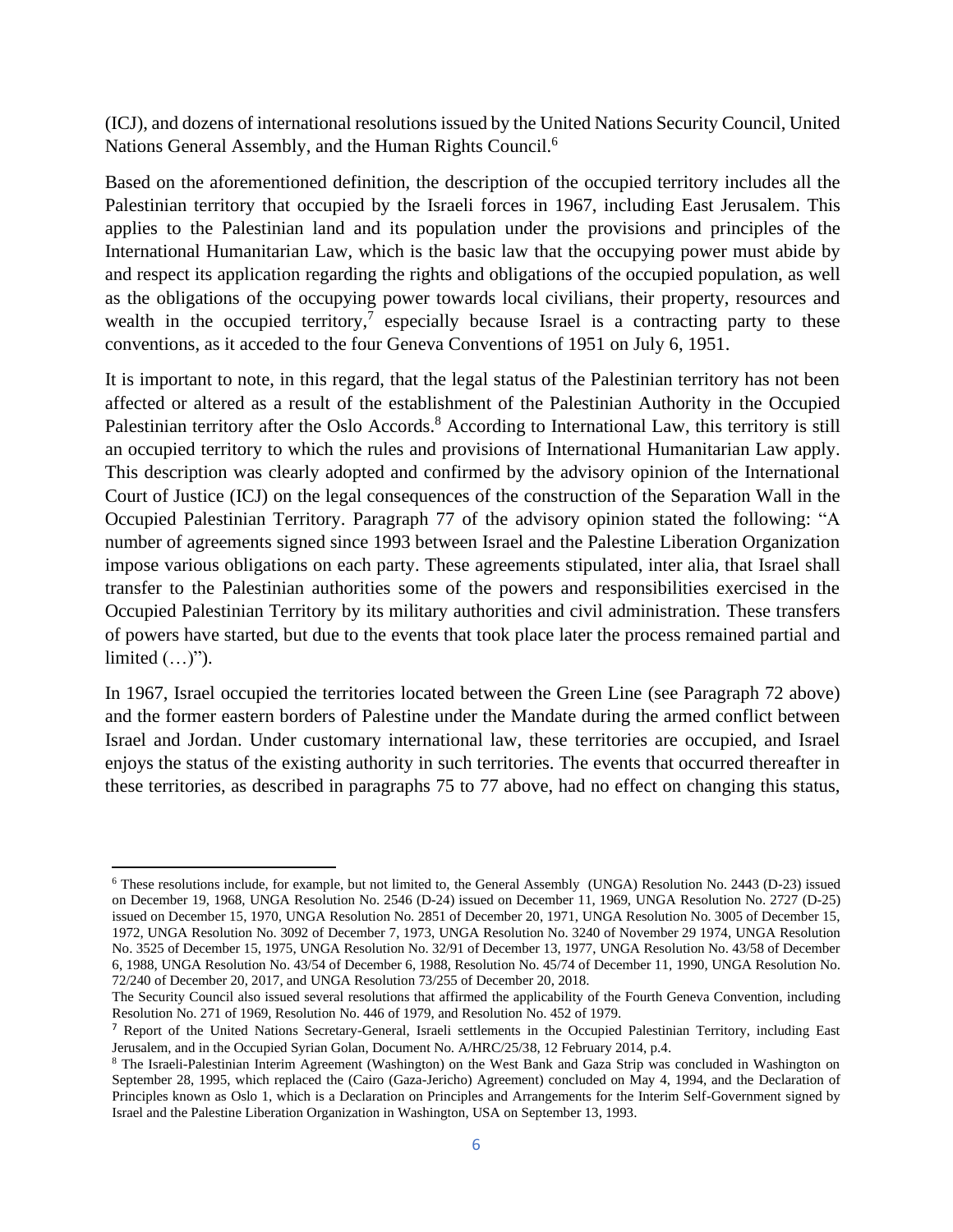and all these territories, including East Jerusalem, remain occupied territories, and Israel continues to have the status of "Occupying Power".<sup>9</sup>

Therefore, the Palestinian territories remain an occupied territory to which the International Humanitarian Law applies as the basic law on regulating and defining Israel's obligations and responsibilities as an occupying power. This remains valid despite the bilateral agreements concluded by the Palestine Liberation Organization with the State of Israel, and despite United Nations General Assembly Resolution No. 67/19 issued at its sixty-seventh meeting on November 29, 2012, in which the General Assembly decided to grant Palestine the non-member observer state status.

In this regard, it is worth mentioning the various guarantees established by the Geneva Convention relative to the protection of civilian persons in times of war to protect the rights of the civilian population in the occupied territory against any coercion or exploitation to compel them to waive their rights established under this Convention. Article (8) of the Convention stipulates that "Protected persons may in no circumstances renounce in part or in entirety the rights secured to them by the present Convention, and by the special agreements referred to in the foregoing Article, if such there be".

Article (47) also affirmed that: "Protected persons who are in occupied territory shall not be deprived, in any case or in any manner whatsoever, of the benefits of the present Convention by any change introduced, as the result of the occupation of a territory, into the institutions or government of the said territory, nor by any agreement concluded between the authorities of the occupied territories and the Occupying Power, nor by any annexation by the latter of the whole or part of the occupied territory". Therefore, even if the Palestinians waived some of the rights granted to them under the Fourth Geneva Convention of 1949 or entered into a special agreement with the occupying power that includes or grants the occupying power rights or advantages that reduce the rights granted to civilian persons under the Fourth Geneva Convention, there is no value for such a waiver or agreement, as it is considered a void agreement according to international law. Consequently, the occupying power remains obligated to observe and implement the rights recognized by the Fourth Convention and the obligations imposed on it.

## <span id="page-6-0"></span>2.2. The Occupying Power's Obligation to Implement International Human Rights Law Treaties in the Occupied Territory

As mentioned above, the Occupied Palestinian Territory is principally subject to the provisions of International Humanitarian Law as an occupied territory. However, in addition to this law, conventions related to International Human Rights Law ratified by the State of Israel apply to the Occupied Palestinian Territory.

<sup>&</sup>lt;sup>9</sup> Advisory opinion of the International Court of Justice on the Legal Consequences of the Construction of a Wall in the Occupied Palestinian Territory, Document No. A/ES-10/273 of 13 July 2004 (this confirmation was mentioned in paragraphs 75-77 and 101- 113).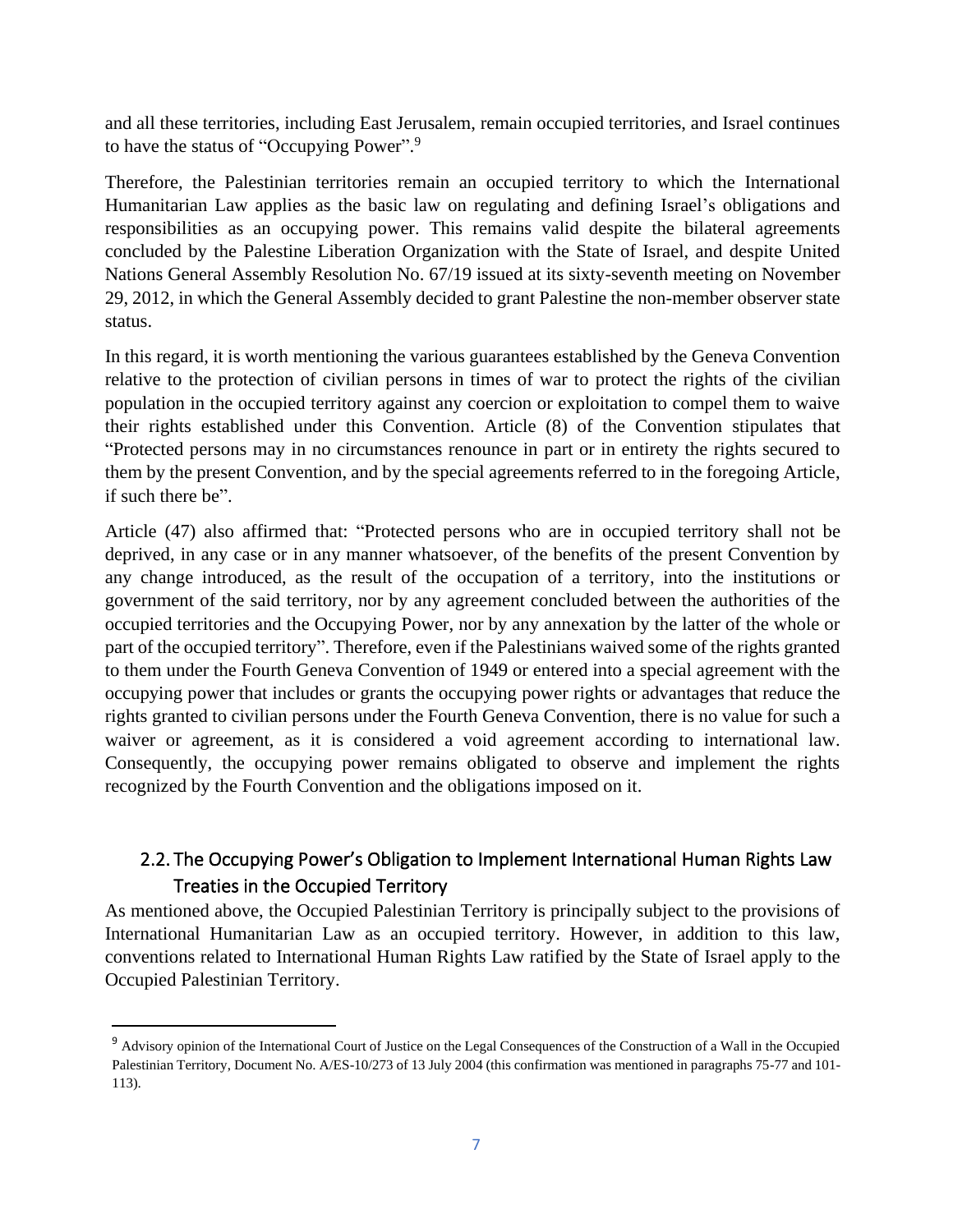Despite the fact that these conventions are limited to regulating the relationship between citizens and the state and foreigners under its jurisdiction, the International Court of Justice (ICJ) rejected Israel's claims that these conventions have nothing to do with the Occupied Palestinian Territory, and therefore has no legal obligation to apply these conventions to the civilian population of the Occupied Palestinian Territory. The ICJ considered the two international covenants and the Convention on the Rights of the Child applicable in the Occupied Palestinian Territory based on what has been adopted by the Human Rights Committee (which considers that the state is obligated to implement the covenant whenever it exercises its jurisdiction in a foreign state).<sup>10</sup> The ICJ also justified its response to the Israeli claim regarding the validity and application of the two Covenants in that "the Court cannot accept Israel's view. It also notes that the territories occupied by Israel have been subject to its territorial jurisdiction as the occupying power over more than 27 years. In exercising the powers available to it on this basis, Israel is bound to the provisions of the International Covenant on Economic, Social and Cultural Rights. Moreover, it is obligated not to place any obstacles against exercising these rights in the areas in which jurisdiction has been transferred to the Palestinian authorities".

The Court also considered the same provision applicable to the Convention on the Rights of the Child, as Article (2) of the Convention obligates state parties to respect the rights stated in the Covenant, and it stipulates that "States Parties to the present Covenant undertake to guarantee that the rights enunciated in the present Covenant will be exercised without discrimination of any kind...". Based on this and given that Palestinian children are effectively subject to the jurisdiction of the occupying power, Israel, the occupying power, must respect, implement and bear the obligations arising from this Convention in the occupied Palestinian territory.<sup>11</sup>

Accordingly, the Palestinians in the Occupied Palestinian Territory are subject to the validity and applicability of International Humanitarian and International Human Rights law, especially the two international covenants and the International Convention on the Rights of the Child. Therefore, these conventions are applicable and enforceable in the Occupied Palestinian Territory, which requires the Israeli occupation authorities to respect and implement the obligations arising from these conventions in the Occupied Palestinian Territory.

## <span id="page-7-0"></span>2.3. The Occupying Power's Obligation to Respect and Implement its Obligations Arising from CEDAW in the Occupied Palestinian Territory

The UN Security Council strengthened protection measures for women during international conflicts and occupation by issuing "Women, Peace and Security" Resolution No. 1325 on October 31, 2000, at session No. 4213. The Resolution emphasized its support for the implementation of the United Nations Strategic Action Plan that aims to enhance women's participation at all decisionmaking levels in terms of conflict-resolution and peace-making processes. It also calls to increase the role and contribution of women in United Nations field operations, especially among military observers, civil police, and human rights/humanitarian assistance personnel. The UNSC has declared its readiness to consider the gender perspective in peacekeeping operations.

 $10$  Ibid., paragraphs.  $105-108$ .

<sup>11</sup> Ibid., paragraphs. 112-113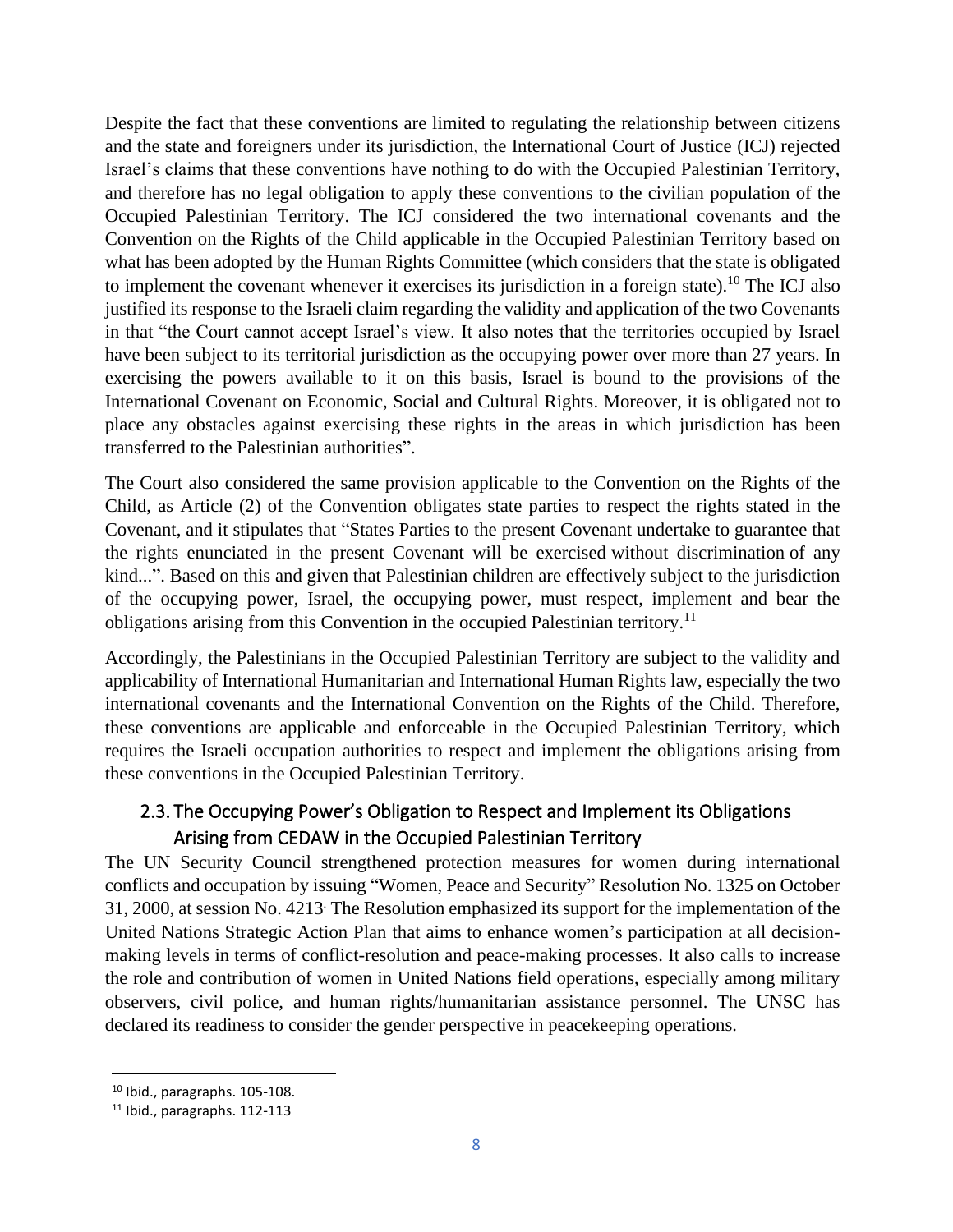The resolution also calls on States Parties to do the following:

*"9. Calls upon all parties to armed conflict to respect fully international law applicable to the rights and protection of women and girls, especially as civilians, in particular the obligations applicable to them under the Geneva Conventions of 1949 and the Additional Protocols thereto of 1977, the Refugee Convention of 1951 and the Protocol thereto of 1967, the Convention on the Elimination of All Forms of Discrimination against Women of 1979 and the Optional Protocol thereto of 1999 and the United Nations Convention on the Rights of the Child of 1989 and the two Optional Protocols thereto of 25 May 2000, and to bear in mind the relevant provisions of the Rome Statute of the International Criminal Court;*

*10. Calls on all parties to armed conflict to take special measures to protect women and girls from gender-based violence, particularly rape and other forms of sexual abuse, and all other forms of violence in situations of armed conflict;*

*11. Emphasizes the responsibility of all States to put an end to impunity and to prosecute those responsible for genocide, crimes against humanity, and war crimes including those relating to sexual and other violence against women and girls, and in this regard stresses the need to exclude these crimes, where feasible from amnesty provisions.12*

Therefore, the Israeli Occupation State, as a member of the United Nations, is obligated, like other countries, to respect and comply with the UN Security Council resolutions concerning women and security<sup>13</sup>, thus having obligation to consider and respect:

- 1- The obligations applicable to these parties under the 1977 Convention on the Elimination of All Forms of Discrimination against Women and its 1999 Optional Protocol.
- 2- Developing special measures that protect girls and women from gender-based violence in situations of armed conflict, especially rape and other forms of sexual abuse.
- 3- Prosecuting those responsible for sexual and other forms of violence against women and girls.
- 4- Excluding crimes against women and girls in armed conflicts from the provisions of amnesty, wherever possible.

Therefore, this resolution, as an international approach and a policy issued by the UN Security Council, requires the Israeli state to respect and implement the obligations arising from the International Convention on the Elimination of All Forms of Discrimination against Women (CEDAW) regarding the rights of Palestinian women and child girls as civilians. It also highlights Israel's obligation to protect these rights and hold those who violate this Convention or breach its provisions accountable.

<sup>&</sup>lt;sup>12</sup> In addition to this resolution, the Security Council issued several relevant resolutions, including: (Resolution 1612 in 2005, Resolution 1674 in 2006, Resolution 1820 in 2008, Resolutions 1882, 1889 and 1894 in 2009, Resolution 1960 in 2010, Resolutions 2106 and 2122 in 2013, Resolution 2242 in 2015, and Resolution 2467 in 2019.

<sup>&</sup>lt;sup>13</sup> Article 25 of the United Nations Charter states that: "The members of the United Nations shall undertake accepting and implementing the Security Council resolutions in accordance with this Charter".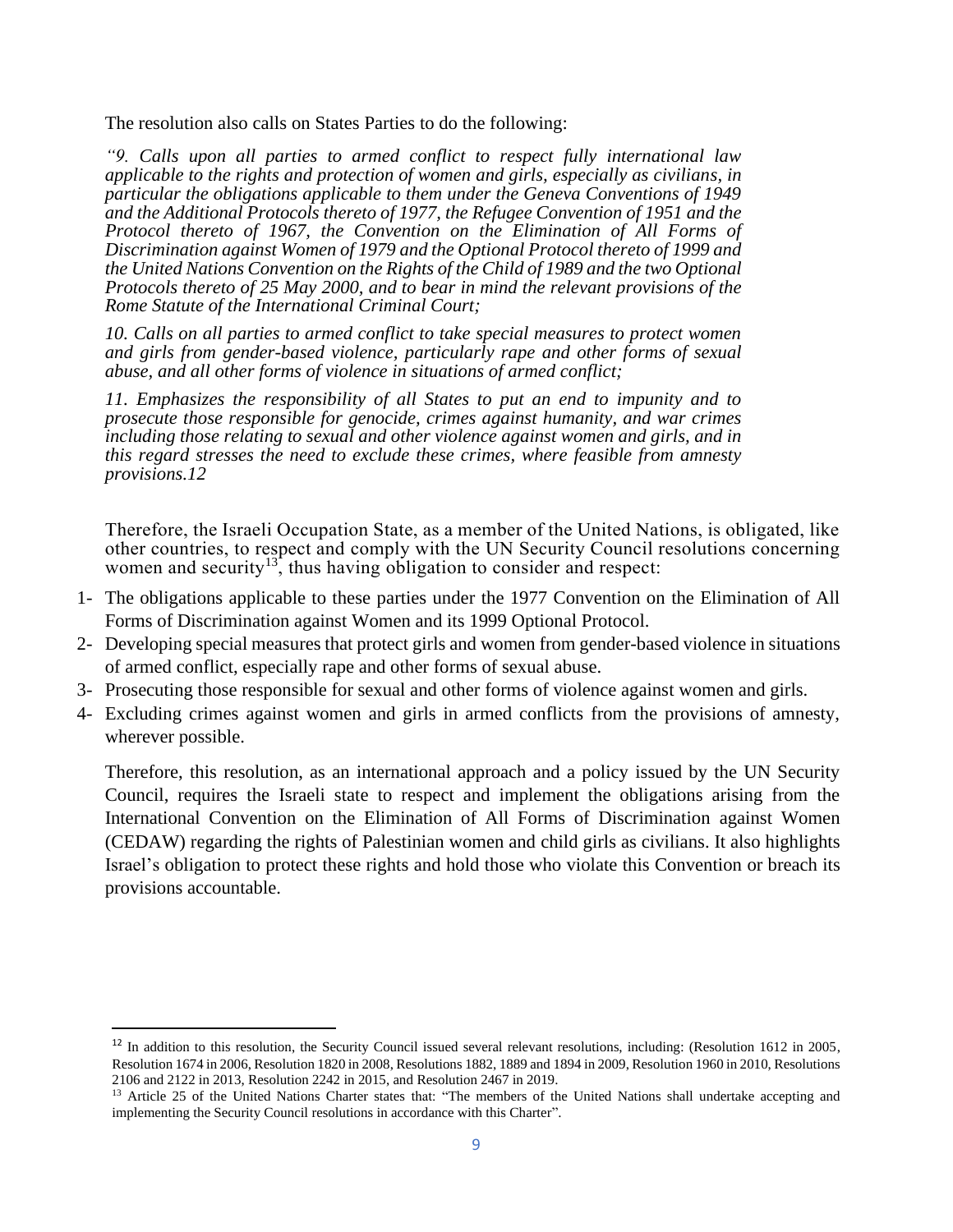## <span id="page-9-0"></span>3. Settler Violence Committed in the Jordan Valley

International Humanitarian Law relative to the situation of belligerent occupation (especially Article (49) of the Fourth Geneva Convention of 1949) prohibits the occupying power from transferring and deporting its civilian population to the occupied territories<sup>14</sup>. This Convention also provides an official and absolute prohibition, with no room for any exception or deviation.<sup>15</sup> Additionally, dozens of resolutions issued by the United Nations General Assembly, Security Council, and Human Rights Council also affirmed the illegality of Israeli settlements.<sup>16</sup>

#### <span id="page-9-1"></span>3.1. Violence Associated with the Israeli Settlement Enterprise

It is important to note that the ongoing Israeli settlement enterprise in the Occupied Palestinian Territory is not limited to merely transferring Jewish Israeli settlers into the Occupied Territory, it includes Israeli settler terrorism against Palestinians, particularly women and children, which manifests in several practices. These actions have resulted in a wide range of violations of International Humanitarian Law and International Human Rights Law, the most important of which are:

1- Most of the Israeli settlements were built on privately owned lands that were unjustly confiscated from their rightful owners to carry out acts that violate, in substance and principle, the provisions of International Humanitarian Law that explicitly stipulate the inviolability of private properties and their immunity against confiscation. This was evidenced by the text and content of Article (46) of the Hague Regulations of 1907 on the Laws and Customs of War: Family honor and rights, the lives of persons, and private property, as well as religious convictions and practice, must be respected. Private property cannot be confiscated.

<sup>&</sup>lt;sup>14</sup> Article 49 of the Fourth Geneva Convention states that (Individual or mass forcible transfers, as well as deportations of protected persons from occupied territory to the territory of the Occupying Power or to that of any other country, occupied or not, are prohibited, regardless of their motive. Nevertheless, the Occupying Power may undertake total or partial evacuation of a given area if the security of the population or imperative military reasons so demand. Such evacuations may not involve the displacement of protected persons outside the bounds of the occupied territory except when for material reasons it is impossible to avoid such displacement. Persons thus evacuated shall be transferred back to their homes as soon as hostilities in the area in question have ceased. The Occupying Power undertaking such transfers or evacuations shall ensure, to the greatest practicable extent, that proper accommodation is provided to receive the protected persons, that the removals are affected in satisfactory conditions of hygiene, health, safety and nutrition, and that members of the same family are not separated. The Protecting Power shall be informed of any transfers and evacuations as soon as they have taken place.

The Occupying Power shall not detain protected persons in an area particularly exposed to the dangers of war unless the security of the population or imperative military reasons so demand. The Occupying Power shall not deport or transfer parts of its own civilian population into the territory it occupies".

<sup>&</sup>lt;sup>15</sup> Sally Malison. Israeli Settlements from the Perspective of International Law. Samed Al-Iqtisadi Magazine (Palestinian periodical), Edition No. 87, 1992, pp. 19-21.

<sup>&</sup>lt;sup>16</sup> General Assembly Resolution No. 2851 (D-26) of December 20, 1971, Resolution No. 3005 of the 27<sup>th</sup> session of December 15, 1972, Resolution No. 3092 (D-28) of December 7, 1973, Resolution No. 3240 of November 29, 1974 Resolution No. 3525 of December 15, 1975, Resolution No. 32/5 of October 28, 1977, Resolution No. 32/91 of December 13, 1977, Resolution No. 33/113 of December 18, 1978, Resolution No. 43/54 of December 6 1988, Resolution No. 44/40 of December 4, 1989, and dozens of resolutions issued by the General Assembly that annually confirm the rejection of this practice and its illegality. The UN Security Council also issued more than one resolution regarding the illegality of settlements, including: Resolution No. 446 of 1979, which emphasized that settlement and transfer of Israeli residents into the Palestinian territories is illegal, Resolution No. 452 of 1979 to stop settlements, including those in Jerusalem, and not to recognize its annexation, Resolution No. 465 of 1980, Resolution No. 478 of 1980, and Resolution No. 2334 of December 23, 2016, which confirmed the illegality of settlements.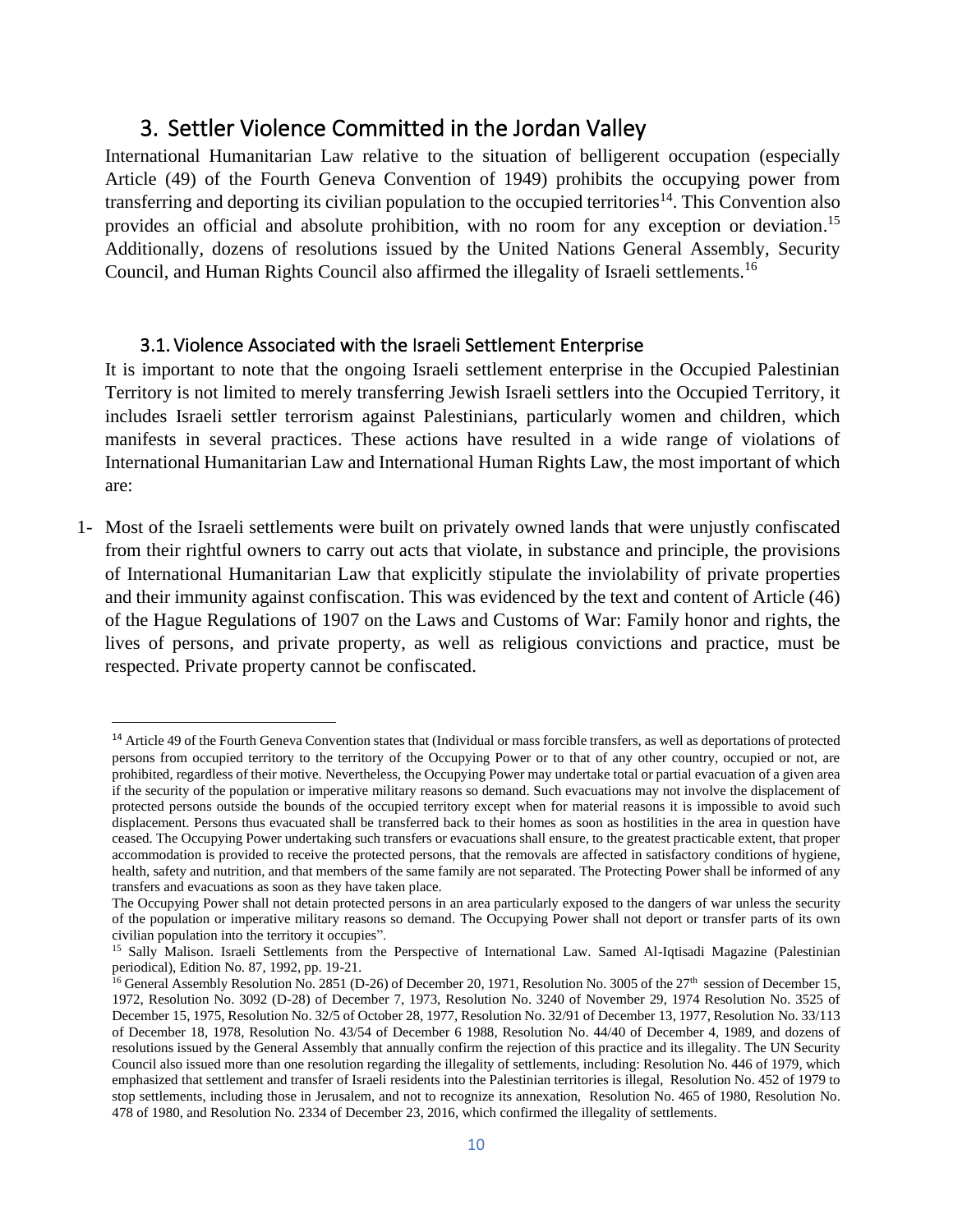- 2- Additionally, the Israeli occupation does not have the right to use public property for settlement purposes. Land and public properties are also protected under International Humanitarian Law, and the occupying power may not use them for purposes and actions that international law does not allow to be committed. The occupying power must use these properties according to what is allowed and permissible, as Article (55) of the Hague Regulations of 1907 states that "The occupying State shall be regarded only as administrator and usufructuary of public buildings, real estate, forests, and agricultural estates belonging to the hostile state, and situated in the occupied country. It must safeguard the capital of these properties and administer them in accordance with the rules of usufruct".
- 3- The establishment of Israeli settlements resulted in damaging and destroying thousands of dunums of Palestinian agricultural land and property by the occupying power, whether to build roads or to create buffer zones and safety zones for settlements. According to international law, this is considered an unjustified destruction of property and contravenes and violates the provisions of Article (53) of the Fourth Geneva Convention, which stipulates that "Any destruction by the Occupying Power of real or personal property belonging individually or collectively to private persons, or to the State, or to other public authorities, or to social or cooperative organizations, is prohibited, except where such destruction is rendered absolutely necessary by military operations".
- 4- The Israeli settlers are exploiting the water resources of Palestinians in the occupied territory, and they are getting much higher shares than the Palestinians. In fact, estimates indicate that Israeli settlers get the equivalent of 80% of Palestinian water resources, compared to only 20% allotted to Palestinians.17 The report of the Independent International Fact-Finding Mission established by the Human Rights Council, pursuant to resolution 19/17, to investigate the effects of the construction of Israeli settlements on the civil, political, economic, social and cultural rights of the Palestinian people throughout the Occupied Palestinian Territory, including East Jerusalem, stated that the average Israeli settler gets about 400 liters of water per day, while the average Palestinian gets 73 liters per day, and it may amount to only  $10\n-20$  liters.<sup>18</sup>

In order for the Palestinians to compensate for the shortage in water supply, the occupying power forced them to purchase about 20% of their water needs annually, which means purchasing the water that Israel extracts from the Palestinian water aquifers.<sup>19</sup>

5- Israeli settlers looted Palestinian natural resources because they were allowed by Israeli authorities to exploit Palestinian natural resources, such as quarries, potash extraction, and Dead Sea minerals,<sup>20</sup> in addition to the political dimension of exploitation of Palestinian areas and nature.<sup>21</sup>

<sup>&</sup>lt;sup>17</sup> Amnesty International Report (Disturbing the purity of water "Depriving Palestinians of the Right to Water"), First Edition 2009, "Index No. 2009/027/ MDE 15", p. 19 et seq.

United Nations, Office for the Coordination of Humanitarian Affairs in the Occupied Palestinian Territory, The Humanitarian Impact of Settlers' Seizure of Palestinian Spring Water, Special Report, March 2012, p 5.

<sup>&</sup>lt;sup>18</sup> Report of the International Fact-Finding Mission to investigate the effects of Israeli settlement construction on the civil, political, economic, social and cultural rights of the Palestinian people throughout the Occupied Palestinian Territory, Document No. 63/A/HRC/22, p. 25.

<sup>&</sup>lt;sup>19</sup> Palestinian Central Bureau of Statistics and the Palestinian Water Authority, joint press release on the occasion of World Water Day, 22/03/ 2021.

<sup>&</sup>lt;sup>20</sup> Report of the Special Rapporteur on the situation of human rights in the Palestinian territories occupied since 1967, A/HRC/40/73, 15 March 2019, Par. Number,57 .

<sup>&</sup>lt;sup>21</sup> Walid Mustafa, Natural Resources in Palestine, Determinants of Exploitation and Mechanisms to Maximize Benefit, Publications of the Palestinian Economic Policy Research Institute (MAS), 2016, p. 42.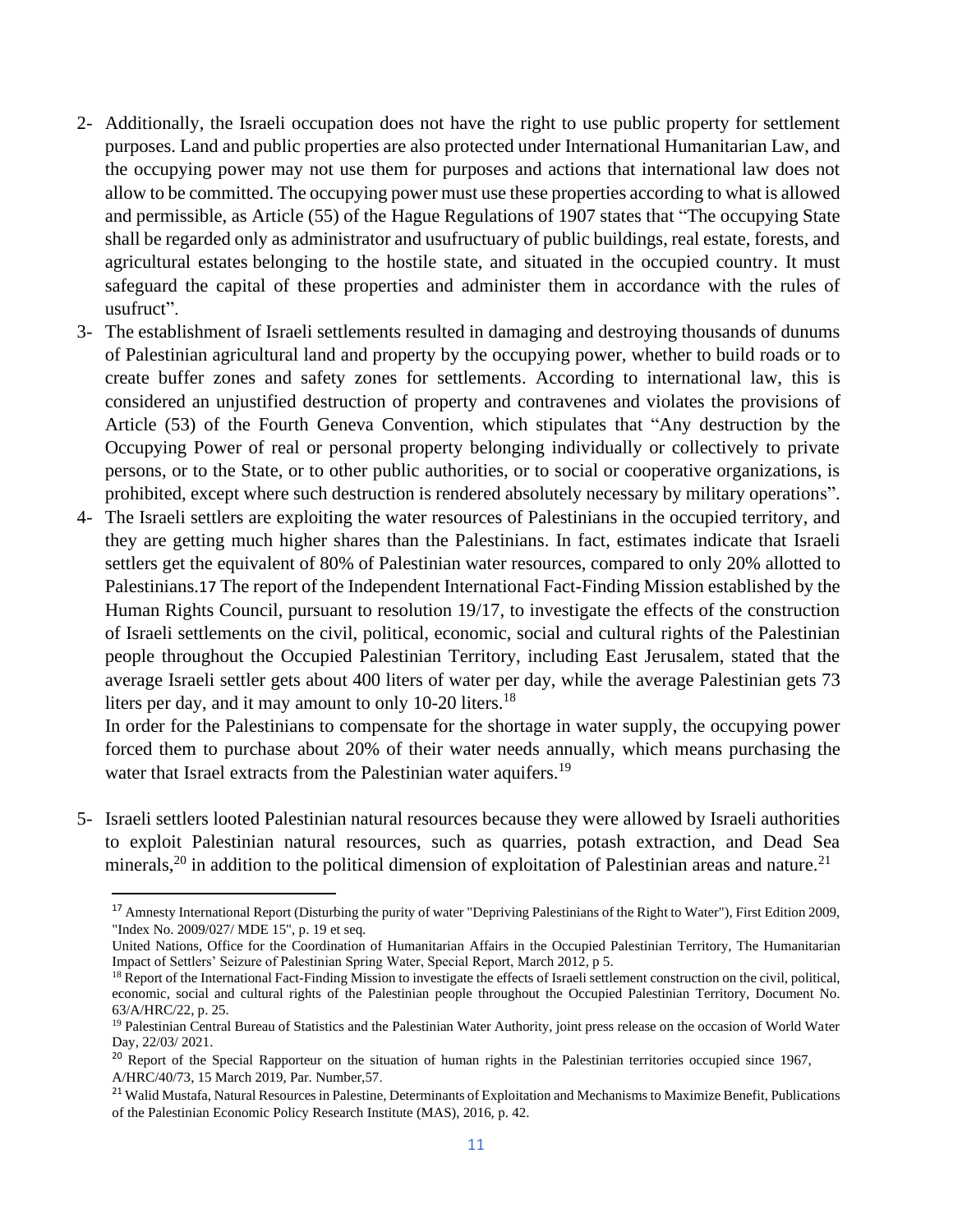6- Surrounding the Palestinian cities and population centers with settlements resulted in besieging them and preventing their development and expansion, thus not keeping pace with their demographic growth. This is the case particularly in the Palestinian part of Jerusalem, which is surrounded by a belt of Israeli settlements that stop natural Palestinian growth and expansion. Therefore, Palestinian urban areas in Jerusalem remain without growth or development (dissimilar to the situation prior to occupation) despite the increasing needs for expansion.

In this regard, it is worth noting that the policy of besieging and strangling Palestinian cities is an official policy adopted by many settlement projects and schemes, such as the "Droblas Plan", which stated that "State lands and uncultivated lands must be seized immediately for the purpose of settlement in the areas located between and around the residential centers in order to prevent, as much as possible, the establishment of another Arab state in these areas, and it will be difficult for the population minority to form territorial contiguity and political unity if it were divided by Jewish settlements". The plan also stated: "In light of the ongoing negotiations on the future of the West Bank, we are eligible to race against time, as in this period everything will be basically decided based on the facts that we create in these territories".<sup>22</sup>

7- The destruction and damage of the Palestinian environment, resulting from the settlers and settlements' use of the neighboring Palestinian lands as dumps for their industrial and urban waste, as well as the deliberate release and pumping of their wastewater and liquid waste of their factories onto the adjacent Palestinian agricultural lands. Such practices have caused the destruction and damage of thousands of dunums of Palestinian agricultural land, as well as damaging crops and preventing the use of these lands after they become practically unsuitable for cultivation.<sup>23</sup>

#### 3.2. Legal Adaptation Related to Settlements

<span id="page-11-0"></span>The Fourth Geneva Convention of 1949 exclusively defines a set of acts and behaviors whose perpetration constitutes grave breaches of the Convention. Article (147) of the Convention states the following: "Grave breaches to which the preceding Article relates shall be those involving any of the following acts, if committed against persons or property protected by the present Convention: willful killing, torture or inhuman treatment, including biological experiments, willfully causing great suffering or serious injury to body or health, unlawful deportation or transfer or unlawful confinement of a protected person, compelling a protected person to serve in the forces of a hostile power, or willfully depriving a protected person of the rights of fair and regular trial prescribed in the present Convention, taking of hostages and extensive destruction and appropriation of property, not justified by military necessity and carried out unlawfully and wantonly".

By referring to the confiscations, expropriation and acts of destruction and damage of Palestinian public and private lands due to Israeli settlements, we find that the concept of grave violations

<sup>&</sup>lt;sup>22</sup> Anthony Kohn, The Israeli Structural Organization of Cities in the West Bank, translated by Mahjoub Omar into Arabic, reviewed by: Khaled El-Batrawi, Published by the Institute for Palestine Studies, Beirut, first edition, January 1995, p. 204. <sup>23</sup> See in this regard:

Report of the Concerned Committee to Investigate Israeli Practices Affecting the Human Rights of the Palestinian People and Other Population in the Occupied Territories (A/50/463 - p. 166-165-107. September 22, 1995).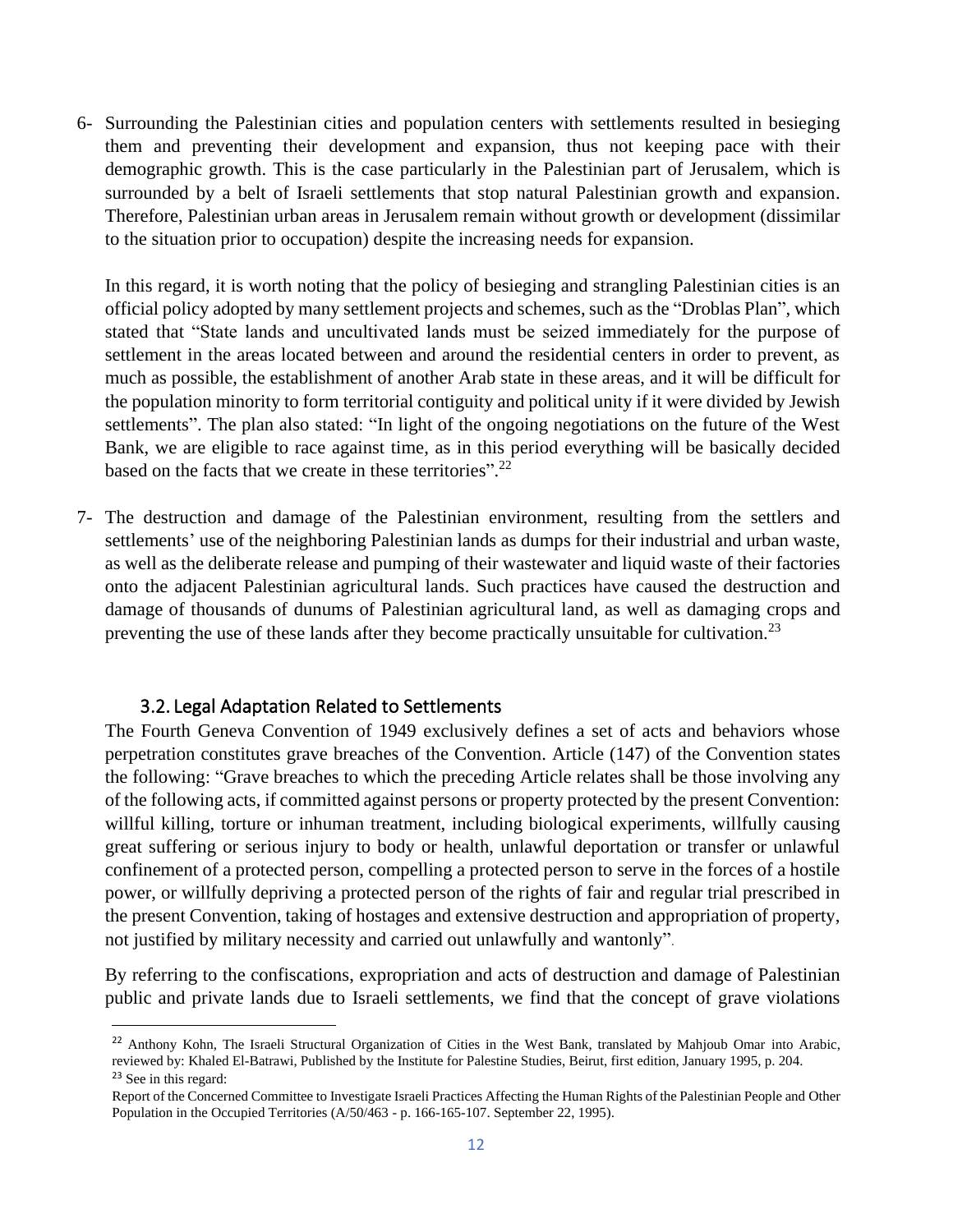stipulated and referred to in the previous text applies to these practices, as they were carried out on a large scale, and in a way that is different from war and security requirements and needs. They are also illegitimate, as we have already mentioned, in that they were done to serve and benefit purposes and goals that the occupying power is prohibited from doing in occupied territories, whatever the justifications and reasons may be.

Although Article (147) of the Fourth Geneva Convention did not explicitly include the settlement issue within the scope of the exclusive enumeration of grave and serious violations of the provisions of this Convention, this omission was subsequently remedied and restored by the States Parties through the explicit inclusion of the transfer of the occupying power of its citizens to the occupied land (settlement) in the list of acts described as **war crimes and grave breaches** of the provisions and rules of belligerent occupation under the First Geneva Protocol supplementing the four Geneva Conventions concluded in 1977. The text and content of Article (85) of the First Geneva Protocol stated the following "1: The provisions of the Conventions relating to the repression of breaches and grave breaches, supplemented by this Section, shall apply to the repression of breaches and grave breaches of this Protocol.... 4: In addition to the grave breaches defined in the preceding paragraphs and in the Conventions, the following shall be regarded as grave breaches of this Protocol, when committed willfully and in violation of the Conventions or the Protocol":

a. the transfer by the Occupying Power of parts of its own civilian population into the territory it occupies, or the deportation or transfer of all or parts of the population of the occupied territory within [o](javascript:openLink()r outside this territory, in violation of Article (49) of the Fourth Convention;...

5. Without prejudice to the application of the Conventions and of this Protocol, grave breaches of these instruments shall be regarded as war crimes".

The International Criminal Court Statute also included the transfer by the occupying power of its citizens to the occupied territories within the scope of war crimes, as it stated the following in Article (8) under "War crimes":

The Court shall have jurisdiction in respect of war crimes in particular when committed as part of a plan or policy or as part of a large-scale commission of such crimes.

For the purpose of this Statute, "war crimes " means:

a) Grave breaches of the Geneva Conventions of 12 August 1949, namely, any of the following acts against persons or property protected under the provisions of the relevant Geneva Convention:

- 1: Willful killing;
- 2: Torture or inhuman treatment, including biological experiments;
- 3: Willfully causing great suffering, or serious injury to body or health;

4: Extensive destruction and appropriation of property, not justified by military necessity and carried out unlawfully and wantonly;

b) Other serious violations of the laws and customs applicable in international armed conflict, within the established framework of international law, namely, any of the following acts: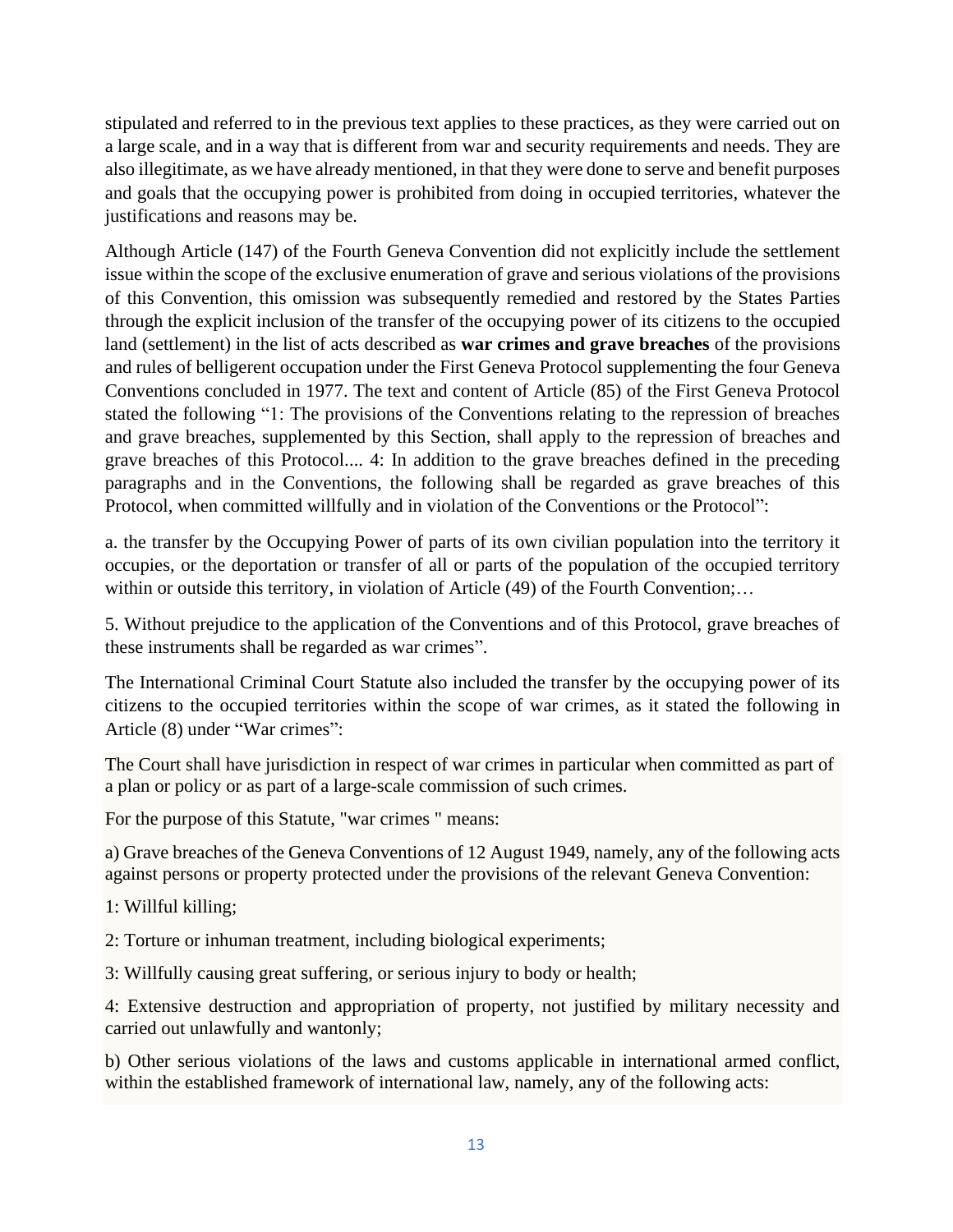1- Intentionally directing attacks against the civilian population as such or against individual civilians not taking direct part in hostilities;

8- The transfer, directly or indirectly, by the Occupying Power of parts of its own civilian population into the territory it occupies, or the deportation or transfer of all or parts of the population of the occupied territory within or outside this territory….)

On this basis, Israeli settlements in the Occupied Palestinian Territory fall within the scope and meaning of war crimes,  $24$  which requires the accountability and prosecution of those who ordered, planned and executed this crime.

## <span id="page-13-0"></span>4. Settler Violations of Women's Rights

## <span id="page-13-1"></span>4.1. Content of Forms and Testimonials

Women researchers from the Palestinian Initiative for the Promotion of Global Dialogue and Democracy (MIFTAH) documented (524) questionnaires (forms) on the nature of violations that women faced in the targeted areas, during a six-month period from 1/1/2020 to 30/6/2020, in specific areas in (Tubas, Jericho, Nablus, Qalqilya and Jenin).

The main violations committed, after sorting the contents of these forms and testimonies, are listed and identified as follows:

- 1- 112 violations related to settler groups attacking Palestinian homes, at night and dawn, carrying out acts of abuse, beating and terrorizing residents, and damaging the items and properties that belong to these homes, such as livestock pens and water tanks, this happened in the presence of the Israeli occupation forces who did not interfere or take any action to prevent settlers from carrying out these attacks which lasted between 3-7 hours.
- 2- 167 violations related to settler groups destroying and burning planted crops, uprooting trees, stealing agricultural equipment and crops, and damaging plastic houses and water tanks, in the presence of Israeli occupation forces who did not intervene to prevent settlers from carrying out these attacks.
- 3- 172 violations related to settlers gathering and preventing Palestinians from accessing their agricultural lands to harvest crops or pick olives, and sometimes preventing them from accessing the lands to tend the crops, without any intervention from Israeli occupation forces.
- 4- 29 settler attacks such as shootings, deliberate car ramming, or throwing stones at children on their way to and from schools, in the presence of Israeli occupation forces.
- 5- 15 attacks of opening and releasing settlement wastewater pipes on Palestinian crops and adjacent residential areas for long periods of time.
- 6- 25 settler attacks against Palestinian women working inside Israeli settlements.

<sup>&</sup>lt;sup>24</sup> On 9 July, Michael Lynk, the UN Special Rapporteur on the situation of human rights in the Palestinian territories occupied since 1967, called on the international community to consider the establishment of Israeli settlements a war crime under the Rome Statute of the International Criminal Court. <https://news.un.org/ar/story/2021/07/1079422>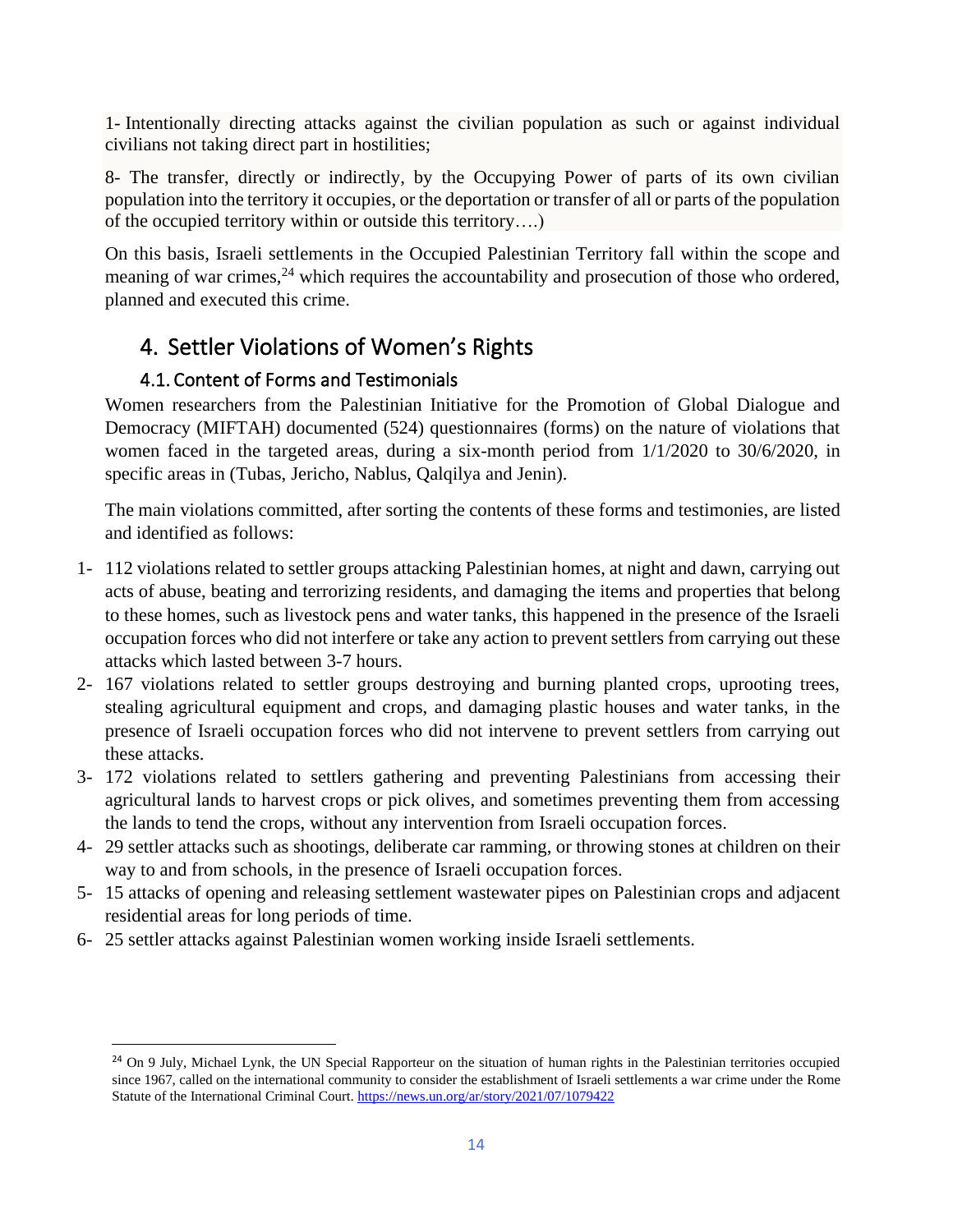Perhaps what draws attention regarding the different violations committed by Israeli settlers against Palestinians, including women, in the areas where violations were monitored and documented is that:

- I. All these violations took place in the presence of Israeli occupation forces. However, not a single intervention by these forces was recorded to prevent settlers from carrying out attacks, or to intervene to protect the Palestinians who faced these attacks.
- II. The presence of Israeli occupation forces was to protect the settlers and prevent Palestinians from confronting them. Many cases were documented in which Israeli occupation forces intervened to prevent Palestinians from confronting settler attacks on their homes and properties, as well as preventing Palestinians from stopping the arson attacks and destruction carried out by settlers. This is evident in the various testimonies documented by the Women's Center for Legal Aid and

Counselling (WCLAC) regarding the attacks carried out by settlers on May 15, 2020 on the town of Qusra, southeast of Nablus, and the town of Burin south of Nablus. 25

- III. Many home raids and terrorization of residents lasted 3-9 hours in the presence of the occupation forces, which means that the district leadership knew that these attacks and violations were taking place but did not intervene to stop them.
- IV. Some families have submitted complaints to the Israeli army and police about the attacks, but no real action has been taken to prevent violations and stop their recurrence.
- V. Despite the recurrence of many violations, Israeli occupation forces did not take any protection measures or actions and did not intervene to prevent the recurrence.
- VI. It is clear, from the time period covered by the documentation of violations and from the recurrence issue, that the families in the targeted areas have experienced more than one violation, which means that there is a systematic targeting of the residents of these areas to create a state of panic and instability.
- VII. Petitions were filed at the Israeli Court of Justice to prevent the occupation forces from performing demolitions, but the court did not bring justice to the Palestinians and did not prevent demolitions.

It is worth noting in this regard that the Israeli Supreme Court issued more than 100 judicial rulings between 1980-2020 where they endorsed, accepted, and completely supported collective punishment committed by Occupation forces against the Palestinians. For example, they authorized and sponsored the demolition of Palestinian houses as a measure carried out by the Occupation army against persons accused of committing acts that are considered a disturbance of the

<sup>&</sup>lt;sup>25</sup> In one of the testimonies documented by the Women's Center for Legal Aid and Counselling on 19/06/2020, a woman from the town of Qusra describes her feeling when her home and family were attacked by dozens of settlers on 15/5/2020: (... I was terrified for my children and my husband. We closed the windows and sat in one room. The settlers kicked and broke doors and windows and they were cursing us. I tried to keep my son sitting and not moving, but he got upset when he saw the settlers attacking us while we were sitting in our house. He went outside and started throwing rocks at the settlers in order to have them leave, but one of the soldiers shot him with live bullets in his leg, so that he fell down...).

Another testimony stated: (When I saw the settlers burning all my property and my source of living, I started screaming, and went to the land, where the occupation soldiers were standing, and they put a barrier at a distance of 200 meters from our land, and prevented us from access so that we could not put out the fire, until all the equipment and wood were burned., then they broke the cameras and withdrew from the place...).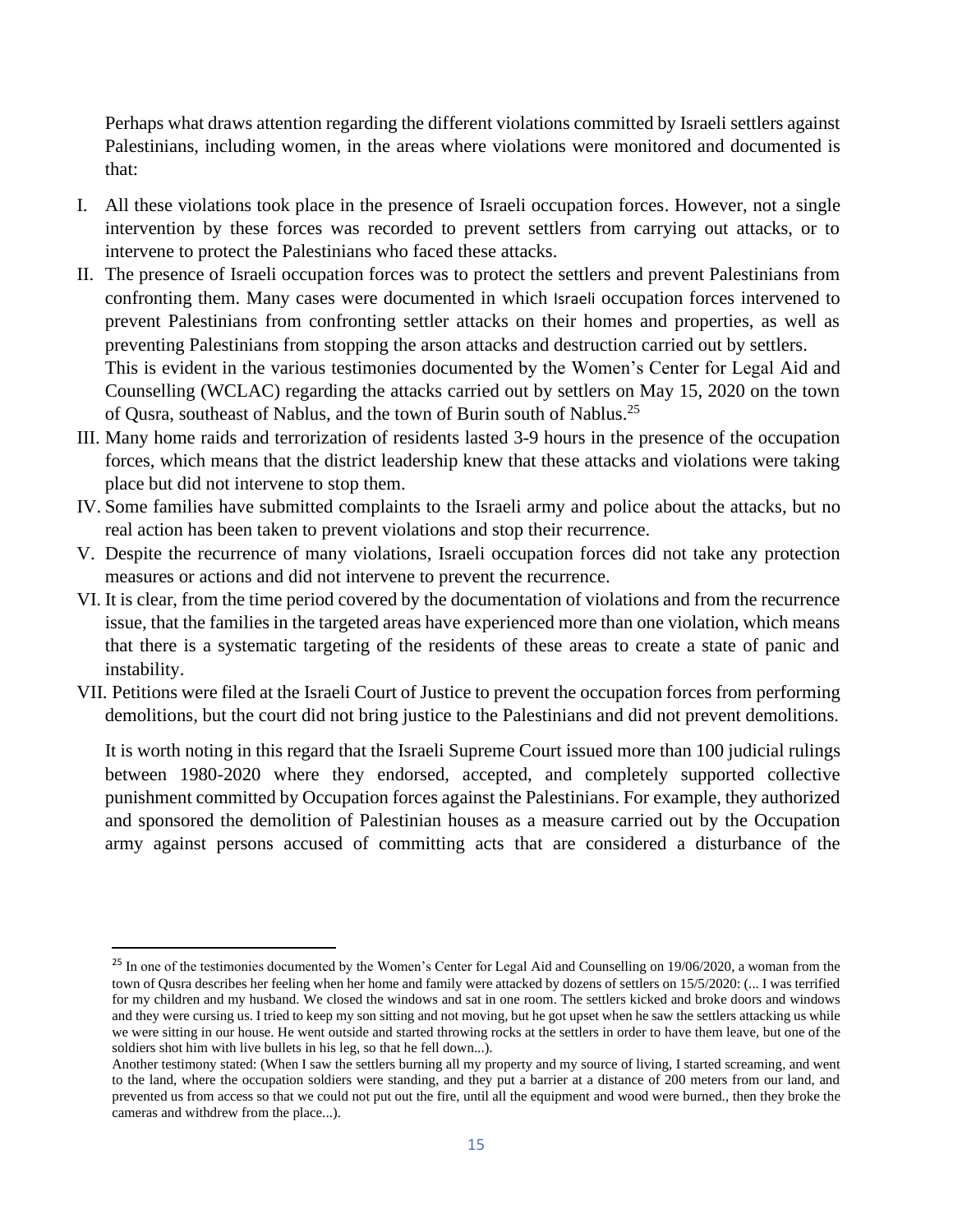Occupation's security. This court also considered that demolitions on these grounds are not a punishment means per se, but rather an end to achieve deterrence.<sup>26</sup>

#### 4.2.Nature of Settler Violence

<span id="page-15-0"></span>Forms and questionnaires demonstrated that the segment most affected by settler violence was women and children. This segment was particularly exposed to difficult psychological and physical conditions because of fear, panic and fear of loss of family members, property and sources of income. This led to the deterioration of their living conditions and affected their stability and education. This kept the targeted communities in a constant state of anxiety and instability. These violations can be summarized and identified through the following actions and practices:

#### **1- Intimidation of Women, Children and Other Residents:**

Israel violated the provisions of Article (33) of the Fourth Geneva Convention of 1949, which explicitly prohibited terrorizing and intimidating civilians. This is carried out by settlers with Israeli occupation forces backing them through raids and night attacks that target homes and threaten Palestinian families with murder, burning and destruction, thereby creating a state of terror and intimidation for women, children and other residents. These acts are a flagrant violation of Articles (27) and (33) of the Fourth Geneva Convention.  $27$ 

#### **2- Deliberate Destruction and Vandalism of Property:**

The deliberate destruction and vandalism of property by attacking homes, destroying agricultural land and barns, uprooting and cutting trees, and similar acts constitute a clear violation of Article (46) of the Hague Regulations of 1907, which states that: "*Family honor and rights, the lives of persons, and private property, as well as religious convictions and practice, must be respected. Private property cannot be confiscated*". Moreover, Article (53) of the Fourth Geneva Convention expressly prohibits the destruction of private property if not required by military necessity: "*Any destruction by the Occupying Power of real or personal property belonging individually or collectively to private persons, or to the State, or to other public authorities, or to social or* 

<sup>&</sup>lt;sup>26</sup> Report of the Special Rapporteur on the situation of human rights in the Palestinian territories occupied since 1967, Document No. (A/HRC/44/60), dated July 3, 2020, pp. 14 and 15.

<sup>27</sup> Article 27 of the Fourth Geneva Convention states: "*Protected persons are entitled, in all circumstances, to respect for their persons, their honor, their family rights, their religious convictions and practices, and their manners and customs. They shall at all times be humanely treated, and shall be protected especially against all acts of violence or threats thereof and against insults and public curiosity. Women shall be especially protected against any attack on their honor, in particular against rape, enforced prostitution, or any form of indecent assault. Without prejudice to the provisions relating to their state of health, age and sex, all protected persons shall be treated with the same consideration by the Party to the conflict in whose power they are, without any adverse distinction based, in particular, on race, religion or political opinion. However, the Parties to the conflict may take such measures of control and security in regard to protected persons as may be necessary as a result of the war*".

Article 33 of the Fourth Geneva Convention states the following: "*No protected person may be punished for an offence he or she has not personally committed. Collective penalties and likewise all measures of intimidation or of terrorism are prohibited. Pillage is prohibited. Reprisals against protected persons and their property are prohibited*".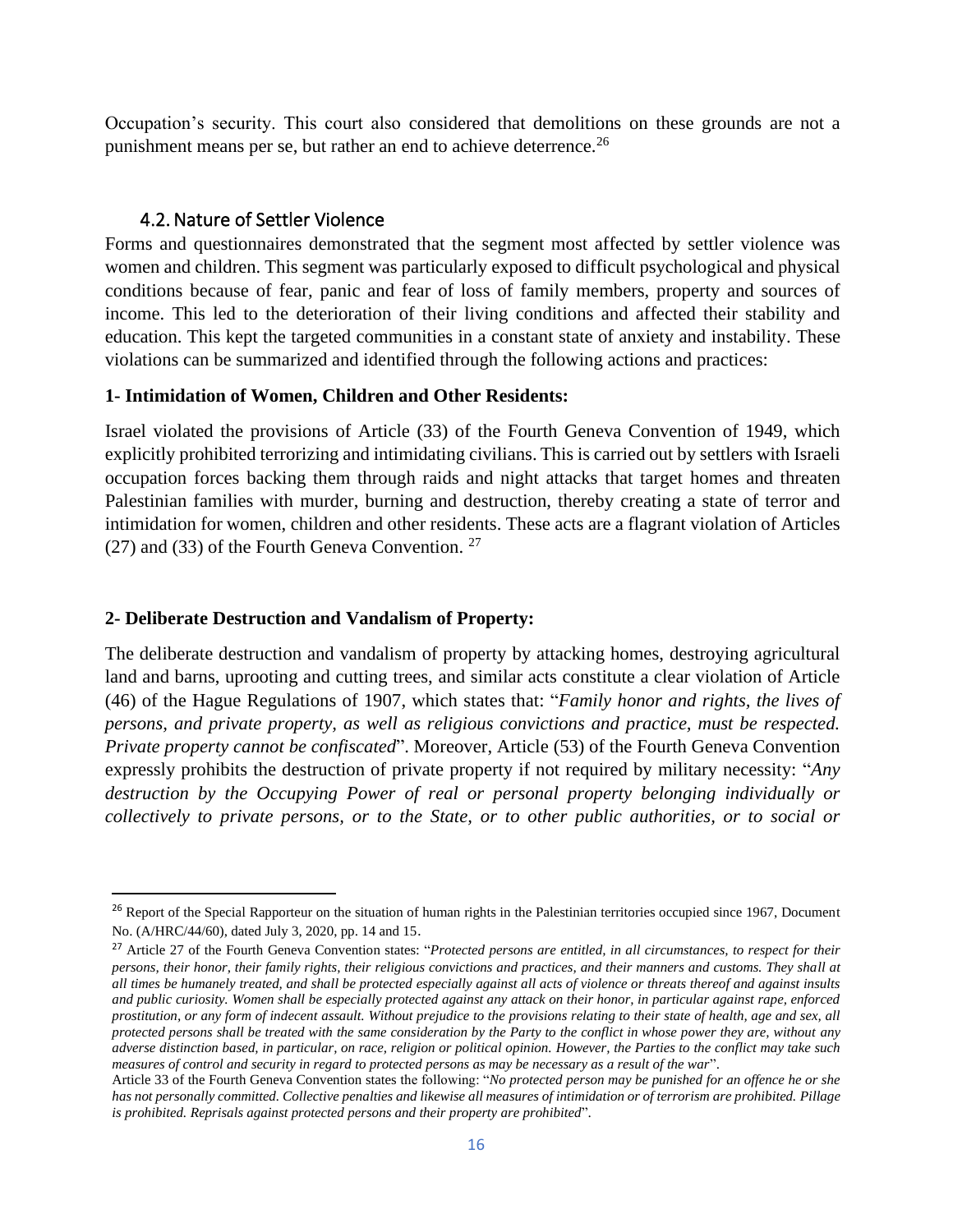*cooperative organizations, is prohibited, except where such destruction is rendered absolutely necessary by military operations*".

### **3- Deliberate starvation of women, children and other residents and imposing difficult living conditions:**

The practices of Israeli settlers, with support from Israeli occupation forces, show a clear intent to deliberately starve the Palestinian population by destroying and damaging the pillars of their survival in terms of resources, crops and livelihoods. This constitutes a blatant contravention of Article (54) of Additional Protocol to the four Geneva Conventions (1977), which stated that:

*"1) Starvation of civilians as a method of warfare is prohibited.*

*2) It is prohibited to attack, destroy, remove or render useless objects indispensable to the survival of the civilian population, such as foodstuffs, agricultural areas for the production of foodstuffs, crops, livestock, drinking water installations and supplies and irrigation works, for the specific purpose of denying them for their sustenance value to the civilian population or to the adverse Party, whatever the motive, whether in order to starve out civilians, to cause them to move away, or for any other motive.*

*3) The prohibitions in paragraph 2 shall not apply to such of the objects covered by it as are used by an adverse Party:* 

*(a) as sustenance solely for the members of its armed forces;* 

*b) if not as sustenance, then in direct support of military action, provided, however, that in no event shall actions against these objects be taken which may be expected to leave the civilian population with such inadequate food or water as to cause its starvation or force its movement".*

#### **4- Forcible transfer of women, children and other residents from their land:**

The practices of Israeli settlers and occupation forces aim to push the local population to vacate their areas of residence and move to other areas without any legitimate or legal justification. Undoubtedly, these practices and the terror and harassment carried out by settlers have no purpose other than seizing Palestinian lands and settling them. This constitutes a clear violation of Article (49) of the Fourth Geneva Convention, which unequivocally prohibited the transfer of populations out of their land: "*Individual or mass forcible transfers, as well as deportations of protected persons from occupied territory to the territory of the Occupying Power or to that of any other country, occupied or not, are prohibited, regardless of their motive*".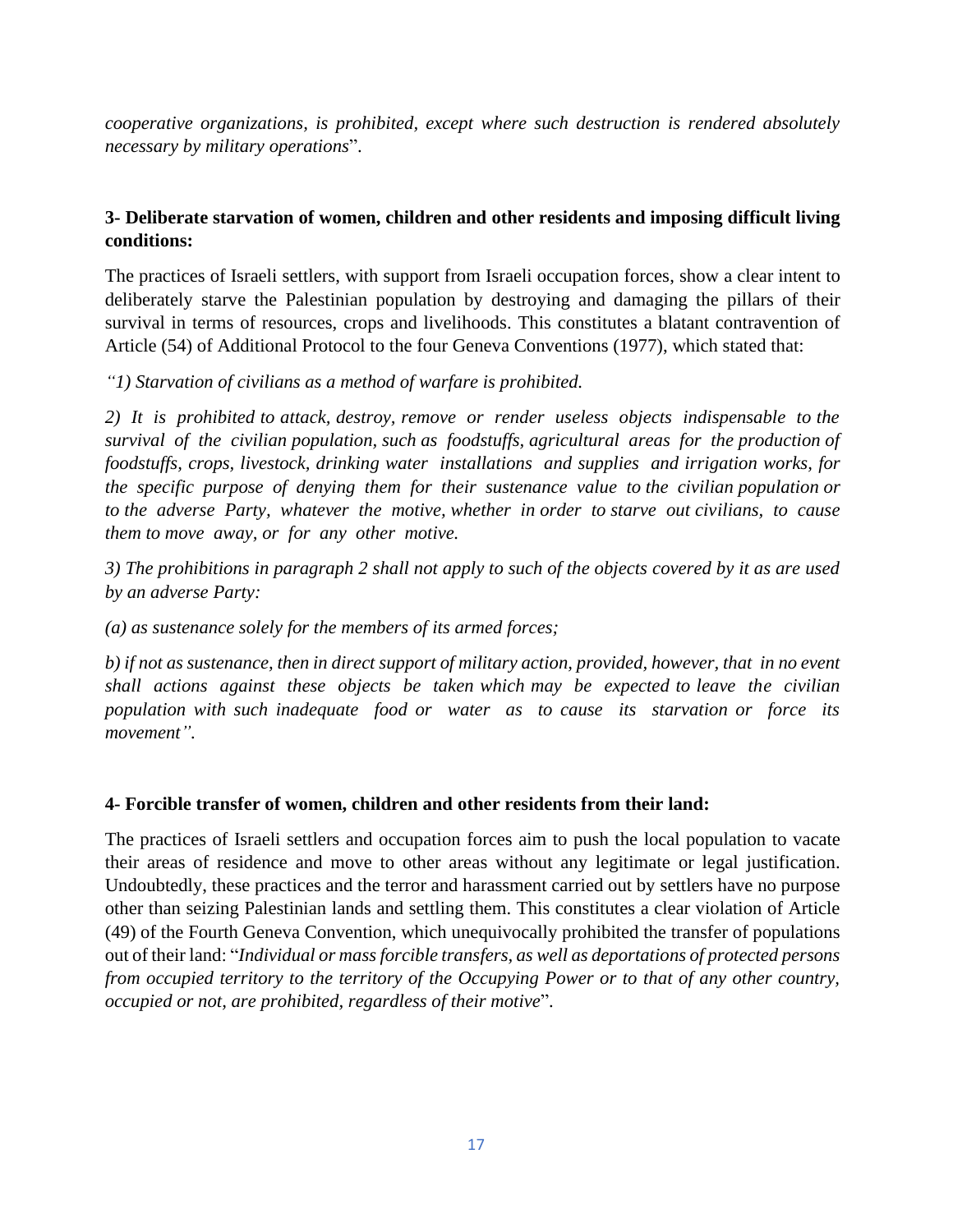### <span id="page-17-0"></span>4.3.Obligations of Israel Towards Protecting Women and Other Civilians:

- I. International Humanitarian Law obligates the occupying power to protect the civilian population, especially women and children, and to intervene to prevent any aggression or infringement of their rights. This is made evident through the various obligations imposed by these conventions on the occupying power. We can summarize the main obligations that were violated by Israel due to its support and leniency to settler violence and repeated attacks on Palestinian civilians in the Occupied Palestinian Territory as follows:
	- 1- The Occupation is obliged to preserve and guarantee public order and safety for the local population, as stipulated in Article (43) of the Hague Regulations of 1907: "*The authority of the legitimate power having in fact passed into the hands of the occupant, the latter shall take all the measures in his power to restore, and ensure, as far as possible, public order and safety, while respecting, unless absolutely prevented, the laws in force in the country*".
	- 2- The occupying power has the responsibility to treat the civilian population in a manner that does not affect their dignity, honor, property, and other rights recognized by international conventions. This is guaranteed and confirmed in Article (29) of the Fourth Geneva Convention of 1949: "*The Party to the conflict in whose hands protected persons may be, is responsible for the treatment accorded to them by its agents, irrespective of any individual responsibility which may be incurred".*
	- 3- The occupying power is obligated to prohibit any action or measure that causes suffering to the civilian population. This was confirmed by Article (32) of the Fourth Geneva Convention, which stipulates that "*The High Contracting Parties specifically agree that each of them is prohibited from taking any measure of such a character as to cause the physical suffering or extermination of protected persons in their hands. This prohibition applies not only to murder, torture, corporal punishment, mutilation and medical or scientific experiments not necessitated by the medical treatment of a protected person, but also to any other measures of brutality whether applied by civilian or military agents*".
	- 4- The occupying power has the duty to secure the population's food needs. This obligation was confirmed in Article (55) of the Fourth Geneva Convention, which states that: "*To the fullest extent of the means available to it, the Occupying Power has the duty of ensuring the food and medical supplies of the population; it should, in particular, bring in the necessary foodstuffs, medical stores and other articles if the resources of the occupied territory are inadequate. The Occupying Power may not requisition foodstuffs, articles or medical supplies available in the occupied territory, except for use by the occupation forces and administration personnel, and then only if the requirements of the civilian population have been taken into account. Subject to the provisions of other international Conventions, the Occupying Power shall make arrangements to ensure that fair value is paid for any requisitioned goods. The Protecting Power shall, at any time, be at liberty to verify the state of the food and medical supplies in occupied territories, except where temporary restrictions are made necessary by imperative military requirements".*
	- 5- The occupying power must also allow consignments and relief support to pass through to the civilian population. This obligation was stipulated in Article (59) of the Fourth Geneva Convention: *"If the whole or part of the population of an occupied territory is inadequately supplied, the Occupying Power shall agree to relief schemes on behalf of the said population, and shall facilitate them by all the means at its disposal. Such schemes, which may be undertaken either by States or*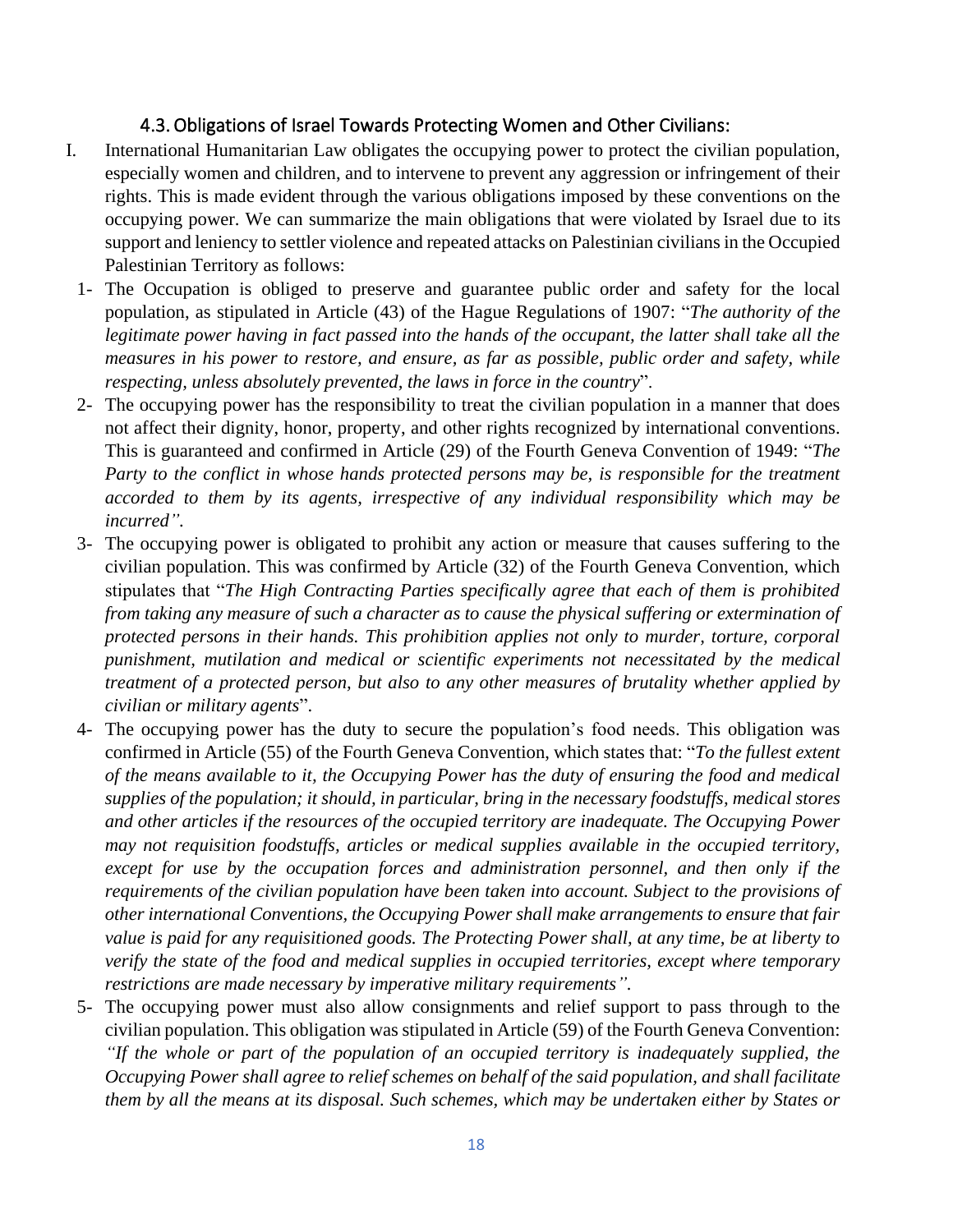*by impartial humanitarian organizations such as the International Committee of the Red Cross, shall consist, in particular, of the provision of consignments of foodstuffs, medical supplies and clothing".*

6- The occupying power is obligated to respect and implement its obligations arising from UNSC Resolution 1325 and other relevant resolutions issued by the United Nations Security Council to protect women and girls in the event of armed conflicts. These resolutions affirmed the obligation of all parties to armed conflict to respect international law applicable to the rights of women and girls and their protection, (especially civilians), in particular the obligations applicable to these parties under the Geneva Conventions of 1949 and their Additional Protocol of 1977; Refugee Convention of 1951 and its 1967 Protocol; 1977 Convention on the Elimination of All Forms of Discrimination against Women and its 1999 Optional Protocol; and the 1989 United Nations Convention on the Rights of the Child and its two Optional Protocols dated May 25, 2000.

There is no doubt that Israel did not abide by any of these obligations, but rather violated and breached these provisions by permitting settler crimes and carrying out attacks and violations against women, girls, children and the civilian population. Israeli occupation authorities are not only silent and lenient regarding such practices, but often take part in them. This entails holding the Israeli state legally responsible alongside the settlers in the various crimes perpetrated against the Palestinian population under occupation.

#### 4.4. Legal Responsibility Arising from Settler Violence

<span id="page-18-0"></span>All attacks committed by settlers under the supervision, support and protection of Israeli occupation forces are considered grave breaches and war crimes under the Fourth Geneva Convention, Additional Protocol I to this Convention, and Charter of the International Criminal Court (ICC). Article (147) of the Fourth Geneva Convention of 1949 stipulates the following:

*"Grave breaches to which the preceding Article [\[Link\]](javascript:openLink() relates shall be those involving any of the following acts, if committed against persons or property protected by the present Convention: willful killing, torture or inhuman treatment, including biological experiments, willfully causing great suffering or serious injury to body or health, unlawful deportation or transfer or unlawful confinement of a protected person, compelling a protected person to serve in the forces of a hostile Power, or willfully depriving a protected person of the rights of fair and regular trial prescribed in the present Convention, taking of hostages and extensive destruction and appropriation of property, not justified by military necessity and carried out unlawfully and wantonly".*

The provisions of Article (85) of the First Geneva Protocol of 1977 also included the practices stipulated in Article (147) in addition to settlements, within the scope and meaning of "war crimes". This was also confirmed and stipulated in Article (8) of the International Criminal Court Charter.

Accordingly, the classification of Israeli settlements and its inclusion within the scope of acts and behaviors that constitute a war crime enable Palestinians to criminally prosecute and hold accountable individuals who ordered and planned these crimes. It also enables the adjudication of those who perpetrated/executed these crimes inside targeted areas in the Jordan Valley and other Palestinian governorates.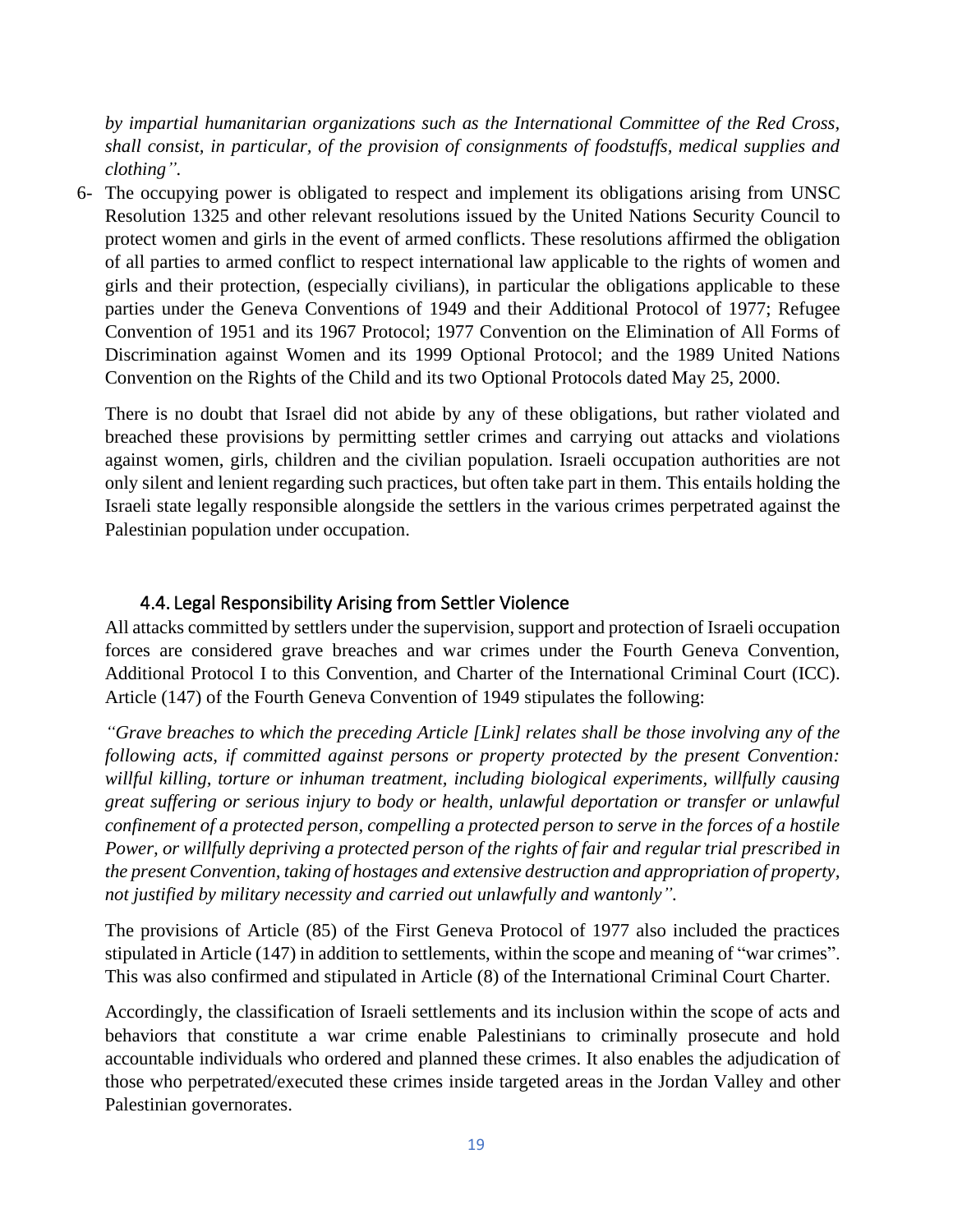By referring to the provisions and principles of International Humanitarian Law, we find that this right was affirmed in Article (146) of the Fourth Convention<sup>28</sup> and Article (88) of the First Geneva Protocol supplementing the four Geneva Conventions (i.e., "Additional Protocol").<sup>29</sup> 30

This right was also affirmed and included in Article (6) of the Charter of the Nuremberg Tribunal, which put forth that "*Leaders, organizers, instigators and accomplices participating in the formulation or execution of a common plan or conspiracy to commit any of the foregoing crimes are responsible for all acts performed by any persons in execution of such plan*."

The Palestinian side is therefore entitled, based on these provisions, to prosecute all persons who ordered the commission of these crimes, whether they were military or political persons. This criminal prosecution can also extend against settlers themselves because they are the persons responsible for perpetrating such crimes inside the Occupied Palestinian Territory.

It is worth noting that the non-applicability of the statute of limitations<sup>31</sup> considering domestic criminal legislation of international crimes, given the magnitude of the damage and the negative impact on the international community as a whole, require that perpetrators of war crimes would not be granted impunity. Moreover, stripping international crimes of the impunity of the statute of limitations is one of the most important guarantees that enable accountability and prosecution in case of change in the circumstances of people who previously committed acts that fall within the scope and meaning of international crimes.

*Each High Contracting Party shall take measures necessary for the suppression of all acts contrary to the provisions of the present Convention other than the grave breaches defined in the following Article*".

#### <sup>29</sup> **Article 88: Mutual Assistance in Criminal matters:**

<sup>28</sup> Article 146 states: "*The High Contracting Parties undertake to enact any legislation necessary to provide effective penal sanctions for persons committing, or ordering to be committed, any of the grave breaches of the present Convention defined in the following Article:*

*Each High Contracting Party shall be under the obligation to search for persons alleged to have committed, or to have ordered to be committed, such grave breaches, and shall bring such persons, regardless of their nationality, before its own courts. It may also, if it prefers, and in accordance with the provisions of its own legislation, hand such persons over for trial to another High Contracting Party concerned, provided such High Contracting Party has made out a ' prima facie ' case.*

*<sup>1.</sup> The High Contracting Parties shall afford one another the greatest measure of assistance in connection with criminal proceedings brought in respect of grave breaches of the Conventions or of this Protocol.*

*<sup>2.</sup> Subject to the rights and obligations established in the Conventions and in Article 85, paragraph [1](javascript:openLink() , of this Protocol, and when circumstances permit, the High Contracting Parties shall co-operate in the matter of extradition. They shall give due consideration to the request of the State in whose territory the alleged offence has occurred.*

*<sup>3.</sup> The law of the High Contracting Party requested shall apply in all cases. The provisions of the preceding paragraphs shall not, however, affect the obligations arising from the provisions of any other treaty of a bilateral or multilateral nature which governs or will govern the whole or part of the subject of mutual assistance in criminal matters.*

<sup>&</sup>lt;sup>30</sup> Article (1) of the Convention on the Non-Applicability of Statutory Limitations to War Crimes and Crimes Against Humanity stipulates that *"No statutory limitation shall apply to the following crimes, irrespective of the date of their commission:*

 *<sup>(</sup>a) War crimes as they are defined in the Charter of the International Military Tribunal, Nürnberg, of 8 August 1945 and confirmed by resolutions 3 (I) of 13 February 1946 and 95 (I) of 11 December 1946 of the General Assembly of the United Nations, particularly the "grave breaches" enumerated in the Geneva Conventions of 12 August 1949…".*

<sup>&</sup>lt;sup>31</sup> The aforementioned Convention was adopted and submitted for signature, ratification and accession by General Assembly Resolution 2391 (D-23) of November 26, 1968, and it came into force on November 11, 1970, in accordance with Article 8 thereof.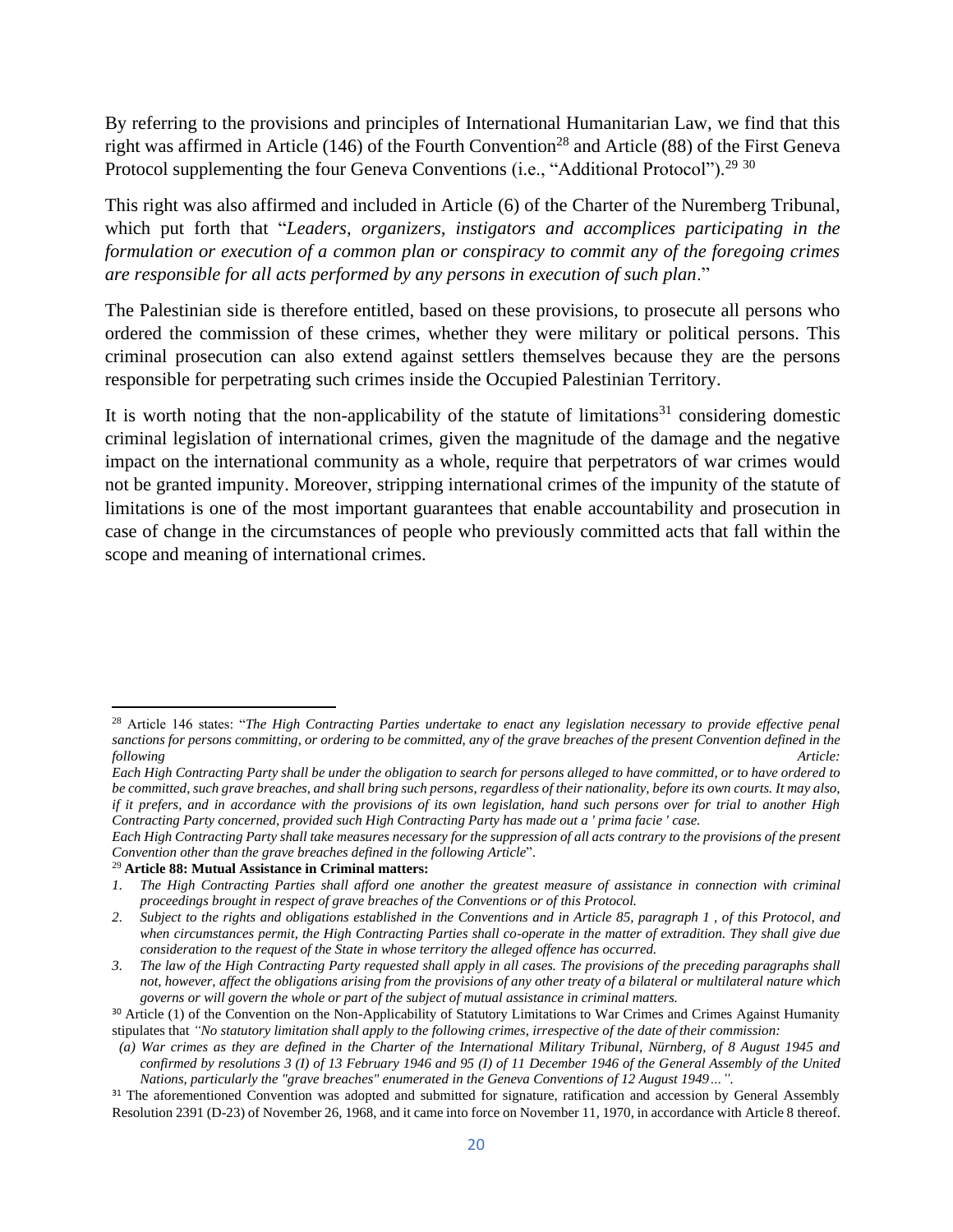## <span id="page-20-0"></span>5. Responsibility of the International Community to Confront Settler Violence

States have the obligation to confront Israeli settlements in the Occupied Palestinian Territory and stand against settler terrorism. This is because such actions constitute a blatant violation of international humanitarian law and international law. Hence, states must refuse to recognize the reality imposed by Israel in the Occupied Palestinian Territory vis-à-vis its settlement regime. States must also refrain from providing any support or assistance that might help the occupying power in its settlement regime which is a war crime.

The said obligation appears in several resolutions issued by various United Nations bodies, including, for example: UN General Assembly Resolution No. 2949 of December 8, 1972, which states that it impermissible for Israel to resettle part of its new immigrants in the occupied territories, in contravention of the Fourth Geneva Convention and relevant UN resolutions. It also urges all states to refrain from doing any act that enables Israel to implement its policy of colonizing Palestinian territories. This resolution also states the following:

*"7. Declares that changes carried out by Israel in the occupied Arab territories in contravention of the Geneva Conventions of 12 August 1949 1/ are null and void, and calls upon Israel to rescind forthwith all such measures and to desist from all policies and practices affecting the physical character of demographic composition of the occupied Arab territories;*

*8. Calls upon all States not to recognize any such changes and measures carried out by Israel in the occupied Arab territories and invites them to avoid actions, including actions in the field of aid, that could constitute recognition of that occupation".*

This was also affirmed by the resolution adopted by the General Assembly at its tenth emergency special session on 15 July 1997, which stated the following:

*"3. Reaffirms that all illegal Israeli actions in Occupied East Jerusalem and the rest of the Occupied Palestinian Territory, especially settlement activity, and the practical results thereof cannot be recognized, irrespective of the passage of time;[…]*

*6. Recommends to Member States that they actively discourage activities which directly contribute to any construction or development of Israeli settlements in the Occupied Palestinian Territory, including Jerusalem, as these activities contravene international law; […]*

*10. Recommends that the High Contracting Parties to the Geneva Convention relative to the Protection of Civilian Persons in Time of War convene a conference on measures to enforce the Convention in the Occupied Palestinian Territory, including Jerusalem, and to ensure its respect, in accordance with common article 1, and requests the Secretary-General to present a report on the matter within three months".*

Further, this was also affirmed in dozens of resolutions condemning Israeli settlements and affirming the Palestinian people's right to self-determination and permanent sovereignty over their land and resources.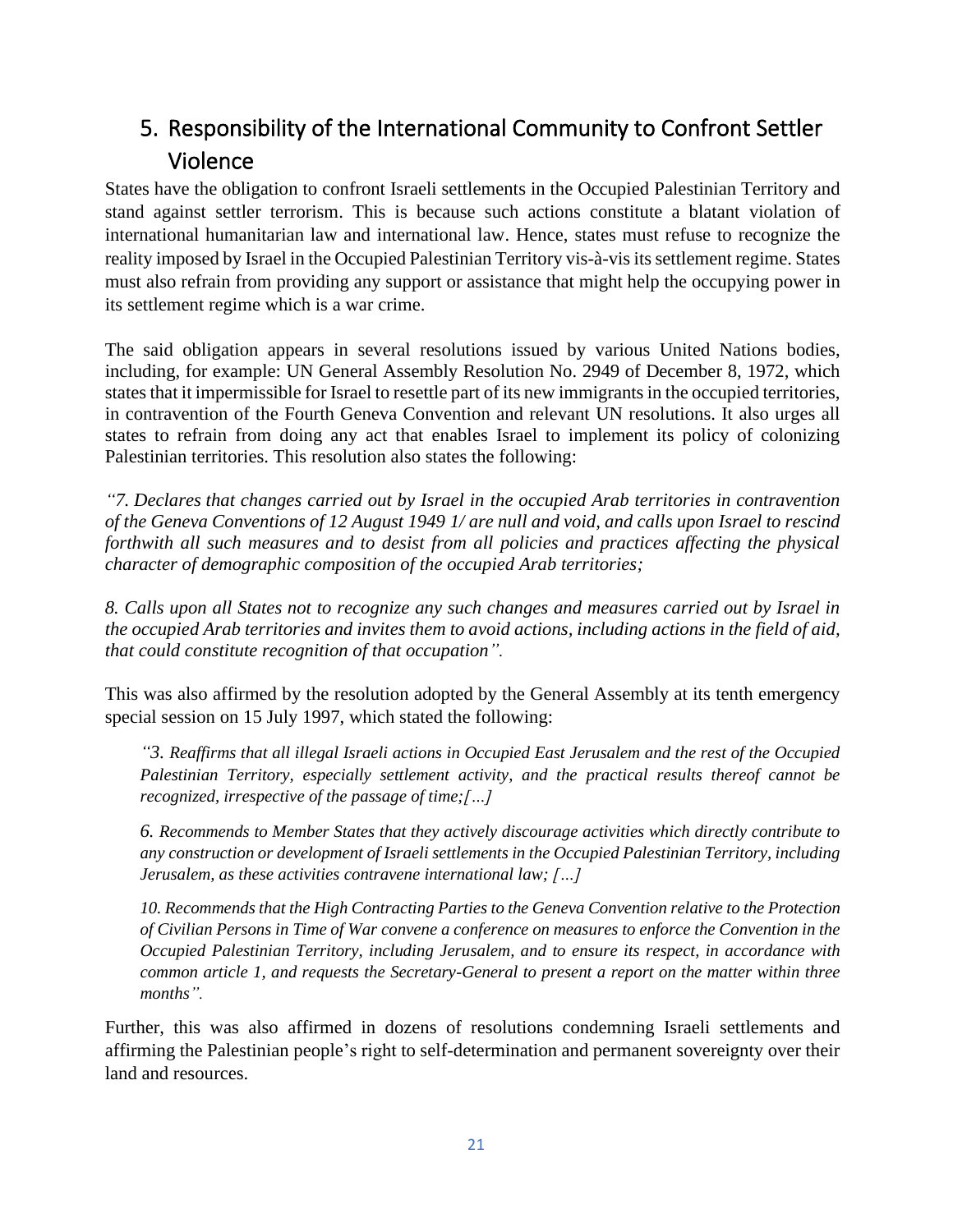The same obligation was explicitly reiterated by the International Court of Justice (ICJ), which considered that the violation of the Palestinian people's rights to self-determination by Israel's confiscation of Palestinian property; settlements; and annexation wall, requires states to assume their responsibilities. Paragraph 159 of the Advisory opinion stipulated the following:

*"Given the character and the importance of the rights and obligations involved, the Court is of the view that all States are under an obligation not to recognize the illegal situation resulting from the construction of the wall in the Occupied Palestinian Territory, including in and around East Jerusalem. They are also under an obligation not to render aid or assistance in maintaining the situation created by such construction. It is also for all States, while respecting the United Nations Charter and international law, to see to it that any impediment, resulting from the construction of the wall, to the exercise by the Palestinian people of its right to selfdetermination is brought to an end. In addition, all the States parties to the Geneva Convention relative to the Protection of Civilian Persons in Time of War of 12 August 1949 are under an obligation, while respecting the United Nations Charter and international law, to ensure compliance by Israel with international humanitarian law as embodied in that Convention".*

Also, by referring to the four Geneva Conventions and provisions of International Humanitarian Law, we find that all these conventions clearly stipulate in Article (1), the obligation of States parties to the following: "*The High Contracting Parties undertake to respect and ensure respect for the present convention in all circumstances*".

States parties are also obligated to intervene to stop the violation of these conventions, as well as prosecuting and holding accountable those who commit these violations (i.e., putting them in trial in national courts). This was explicitly clear in Article (146) of the Fourth Geneva Convention, which mentioned that:

*"The High Contracting Parties undertake to enact any legislation necessary to provide effective penal sanctions for persons committing, or ordering to be committed, any of the grave breaches of the present Convention defined in the following Article:*

*Each High Contracting Party shall be under the obligation to search for persons alleged to have committed, or to have ordered to be committed, such grave breaches, and shall bring such persons, regardless of their nationality, before its own courts. It may also, if it prefers, and in accordance with the provisions of its own legislation, hand such persons over for trial to another High Contracting Party concerned, provided such High Contracting Party has made out a ' prima facie ' case.*

*Each High Contracting Party shall take measures necessary for the suppression of all acts contrary to the provisions of the present Convention other than the grave breaches defined in Article 3…".*

Additionally, it was affirmed by the First Geneva Protocol supplementing the four Geneva Conventions under Article (86):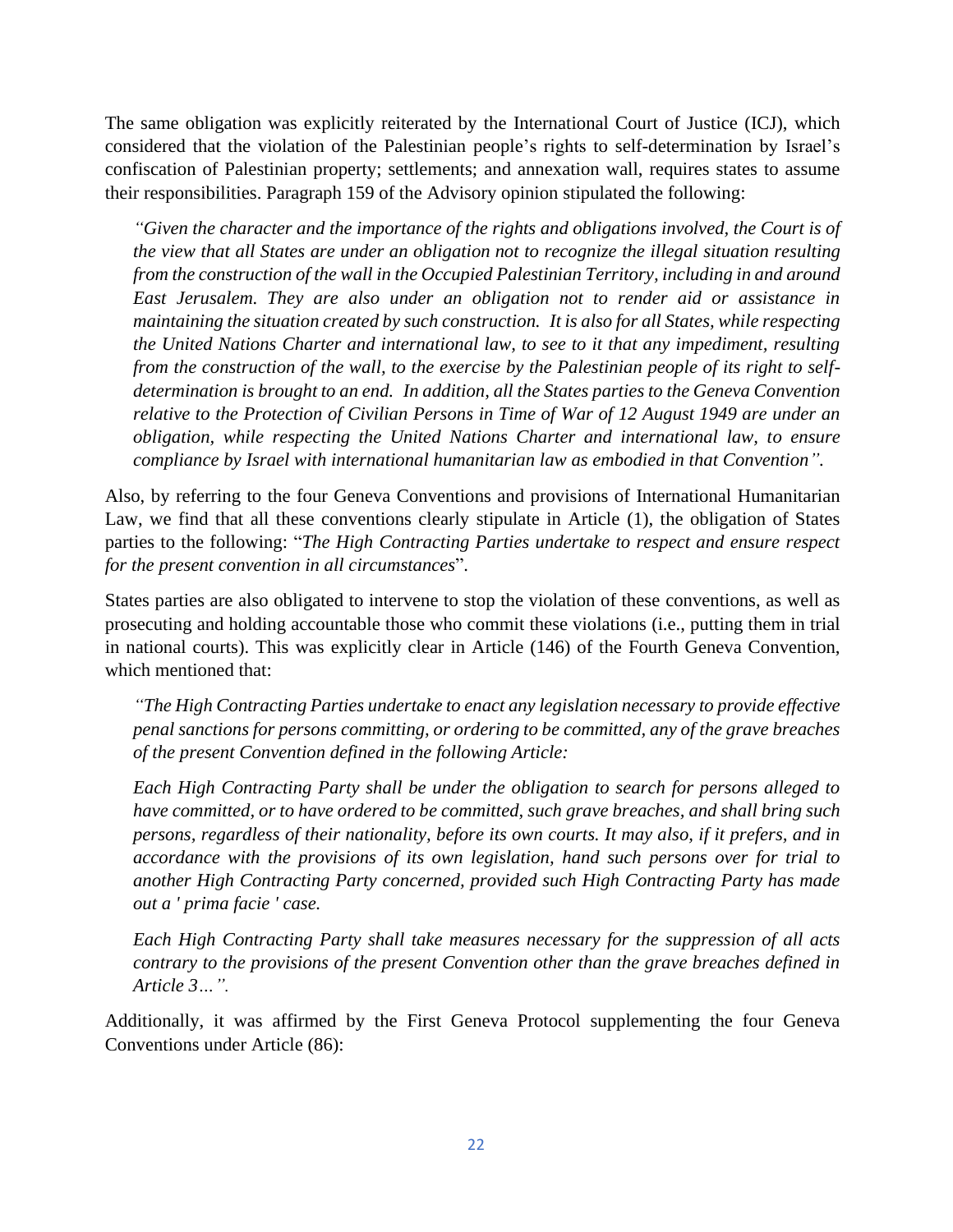*The High Contracting Parties and the Parties to the conflict shall repress grave breaches, and take measures necessary to suppress all other breaches, of the Conventions or of this Protocol which result from a failure to act when under a duty to do so…".*

The provisions of the Fourth Geneva Convention, as well as the additional Protocol of the four Geneva Conventions, obligates states to intervene in the case of any breach or violation by states parties of the provisions and rules of these conventions.

The same responsibility extends to the United Nations with its two main organs (General Assembly and Security Council), whereas these two bodies have the obligation and responsibility to intervene effectively and confront Israel's violations of the United Nations Charter, International Humanitarian Law conventions, and UN Security Council Resolution No. (1325) on the Protection of Women in Armed Conflicts. Moreover, the United Nations Security Council and the UN General Assembly must exercise their role by intervening to hold accountable Israeli settlers and occupation forces who commit crimes that are prohibited under international law and the United Nations Charter.

## <span id="page-22-0"></span>6. Conclusion and Recommendations

Since 1967, Israel, the occupying power, has been practicing and implementing a policy of settlement expansion and annexation of Palestinian lands. Moreover, they perpetrate systematic killing, destruction, and damage of Palestinians as well as their lands and properties. This has been taking place without any firm or effective international position or intervention to put an end to such policies and practices. This international negligence strengthened the sense of immunity and impunity among Israeli politicians, military leaders, soldiers, and settlers. It also promoted a lack of accountability and prosecution of Israel's crimes, thus encouraging the offenders to continue committing outrageous killings and destruction.

The General Assembly has explicitly described the State of Israel as a non-peace-loving state and a state that commits war crimes and degrades humanity. No other state was previously described as such by the UN General Assembly, which understands the ramifications of the Israeli occupation. UN General Assembly Resolution No. 42/209 (dated December 11, 1987) states the following:

*"The General Assembly […] Reaffirming the fundamental principles of the inadmissibility of the acquisition of territory by force, reaffirming once more the applicability of the Geneva Convention relative to the Protection of Civilian Persons in Time of War, of 12 August 1949 to the Palestinian and other occupied Arab territories, including Jerusalem, and noting that Israel's record, policies and actions prove conclusively that it is not a peace-loving Member State, and that it has not fulfilled its obligations under the Charter of the United Nations […]*

*12. Determines once more that Israel's record, policies and actions confirm that it is not a peace-loving Member State, that it has persistently violated the principles contained in the Charter and that it has carried out neither its obligations under the Charter nor its commitment under General Assembly resolution 273 (III) of 11 May 1949".*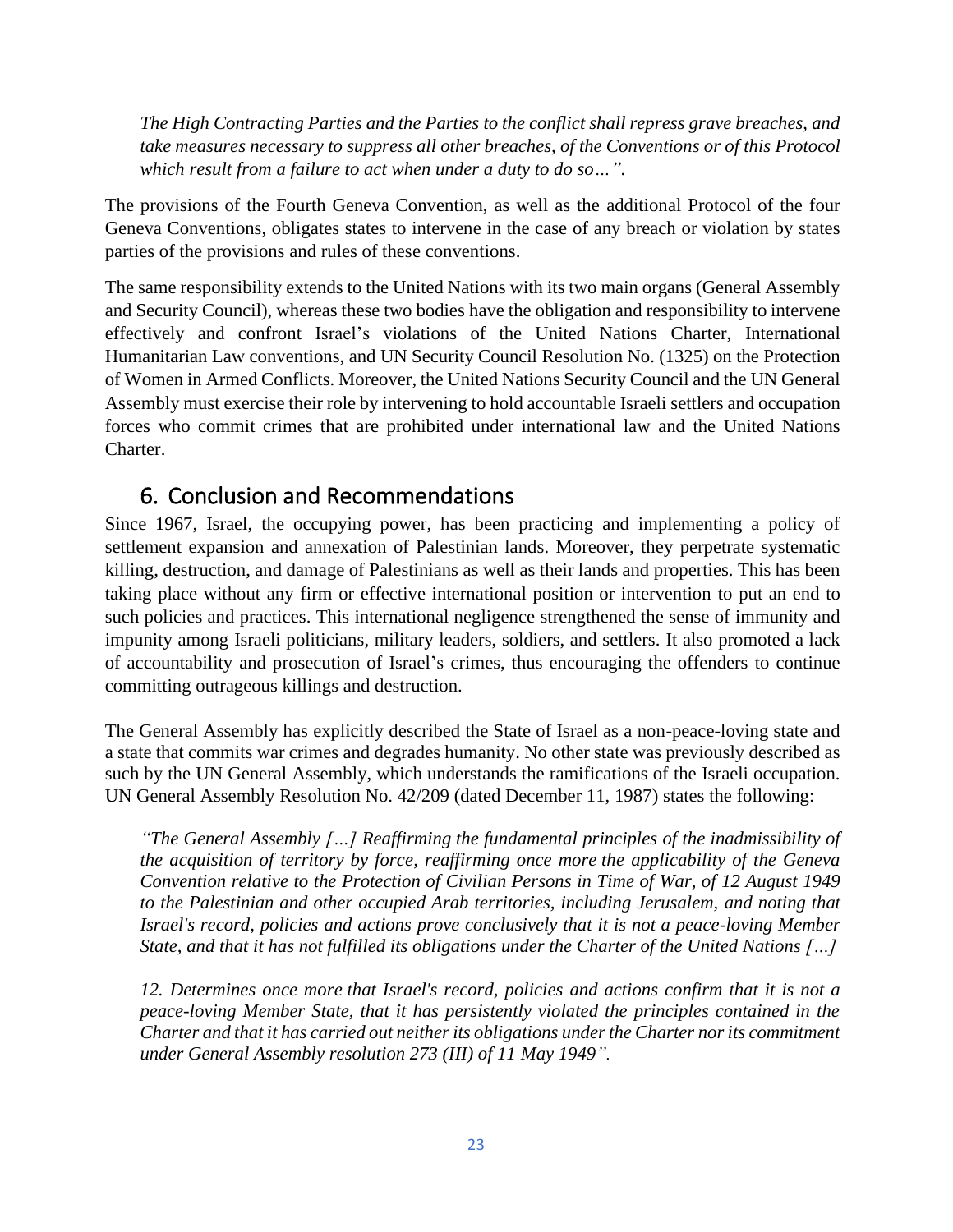The same description was stated in Resolution No. 43/54 of December 6, 1988, Resolution No. 44/40 of December 4, 1989, and Resolution No. 45/83 of December 13, 1990.

The General Assembly described the practices of the Israeli occupying power and its violations of the Fourth Geneva Convention, whether at the level of settlements or other violations, as "war crimes", as stated in Resolution No. 43/58 of December 6, 1988:

*"The General Assembly, ... 5- Condemns the continued and persistent violation by Israel of the Geneva Convention relative to the Protection of Civilian Persons in Time of War, of 12 August 1949, and other applicable international instruments, and condemns in particular those violations which the Convention designates as "grave breaches" thereof;*

*6- Declares once more that Israel's grave breaches of that Convention are war crimes and an affront to humanity".*

This position was reaffirmed in Resolution No. 44/48 of December 8, 1989, Resolution No. 45/74 of December 11, 1990, Resolution No. 46/47 of December 9, 1991, and Resolution No. 3525, Session 30, on December 15, 1975.

Despite these resolutions and describing Israel as a state that commits war crimes and degrades humanity, the role of the United Nations General Assembly and Security Council did not go beyond condemnation, denunciation, and formation of investigation and fact-finding commissions, without any implementation or enforcement of the recommendations and directives of these commissions.

**Therefore, the United Nations General Assembly and Security Council have so far been unable to compel Israel to comply with its legal obligations arising from international agreements and the UN Charter (especially due to the United States veto which stops all interventions and steps that might hold Israel accountable).** 

#### **The following steps are needed to compel Israel to comply with its obligations:**

- 1- Raise the matter of Israel's membership at the United Nations and strongly challenge this membership and its continuation. This is because Israel never truly respected the obligations arising from its membership in the United Nations. The UN General Assembly affirmed this conduct by explicitly describing the occupying power as a non-peace-loving state. This proves that Israel did not commit to the conditions of membership in the United Nations and UN-related organizations and agencies.
- 2- Demand that the United Nations General Assembly take clear decisions that confirm their rejection and non-recognition of any territorial change imposed by Israel within the Occupied Palestinian Territory. The General Assembly must also reaffirm the necessity of dismantling and removing settlements, which are the main obstacle preventing the Palestinian people's legitimate right to liberation, self-determination, and permanent sovereignty over their land and resources
- 3- Explicit criminalization of Israeli settlers by the United Nations General Assembly, and to list settler organizations and the organizations supporting them within the scope of that criminalization.
- 4- Demand that states parties to the Fourth Geneva Convention assume their legal responsibilities to prosecute and hold accountable all persons who commissioned such crimes, whether by ordering the perpetration of these crimes, instigating their commission, or carrying out these crimes on the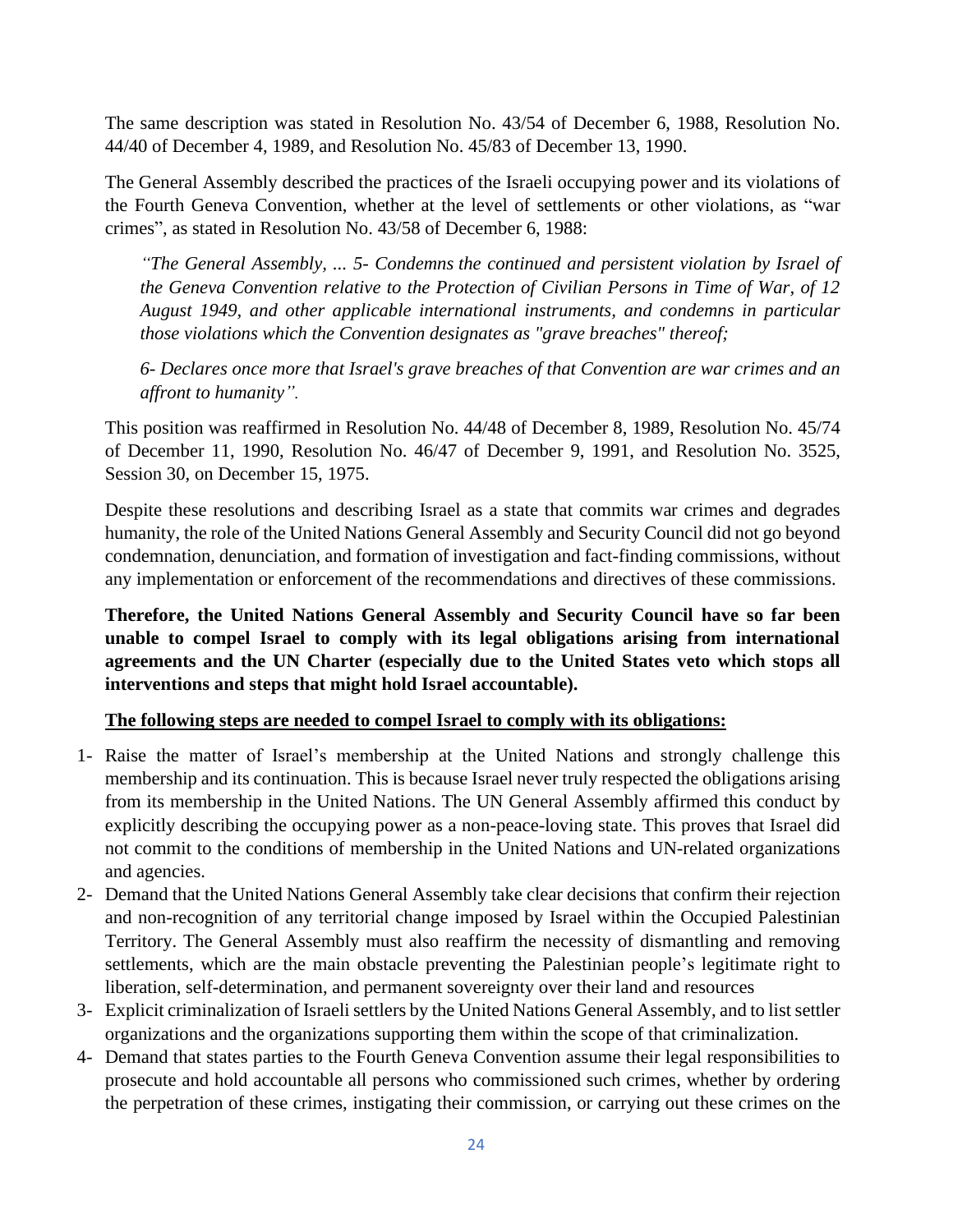ground. This is a basic obligation of all states parties that have pledged (under common Article (1) of various Conventions) the duty to respect the signed conventions. Moreover, states parties pledged under Article (146) of the Fourth Geneva Convention to hold accountable and prosecute those who violate the provisions of this Convention.

5- Call for convening an international conference for states party to the Fourth Geneva Convention, to discuss their responsibilities and legal obligations concerning Israel's perpetration of grave breaches of this Convention as well as discussing the possible means of pressure and intervention to face Israeli violations.

Therefore, the international community must firmly confront this phenomenon if they are really willing to assume their responsibilities and legal obligations to confront Israel's ongoing violations of its legal obligations arising from international conventions, whether at the level of International Human Rights Law, International Humanitarian Law, and the United Nations Charter.

#### **Recommendations related to International Mechanisms:**

1- Hold an extensive meeting with United Nations rapporteurs to discuss the violations perpetrated by Israeli occupation forces and settlers, along with finding ways to confront and stop such violations. At the level of human rights protection mechanisms, there are the Special Procedures of the Human Rights Council, which consist of a group of independent human rights experts with mandates to report and provide advice on human rights from a thematic or country perspective. There are 44 rapporteurs, experts, and working groups at the mandate, thematic, and rights-related levels, along with 11 rapporteurs on specific regions and countries.

By reviewing the thematic areas of the rapporteurs' work, it was seen that they have an extended mandate to cover settler violence, in particular the Special Rapporteur on the right to development; Special Rapporteur on the right to education; Special Rapporteur on the right to privacy; Special Rapporteur on the right to adequate housing as a human right; Special Rapporteur on contemporary forms of racism; Special Rapporteur on health; Special Rapporteur on the right to food; Special Rapporteur on poverty; Special Rapporteur on the Elderly; Special Rapporteur on access to safe drinking water, and the Panel on discrimination against women and girls.

The violence committed by Israeli settlers fall within the fields of action and concern of all these Rapporteurs and Panels. Therefore, they must be urged to assume their legal obligations regarding the rights of Palestinian women in particular and Palestinian people in general.

We believe that it is important to ask the Rapporteurs and Panels to organize a joint workshop or special session to discuss the Israeli violations, and to make a recommendation concerning such violations to the relevant bodies.

2- Ask the Special Rapporteur on the Occupied Palestinian Territory, who declared that Israeli settlements in the Occupied Palestinian Territory are a war crime, to extend this position to all United Nations rapporteurs and bodies to have them adopt a similar position. This can exert tremendous pressure on Israeli settlers and will convey a strong message by the international